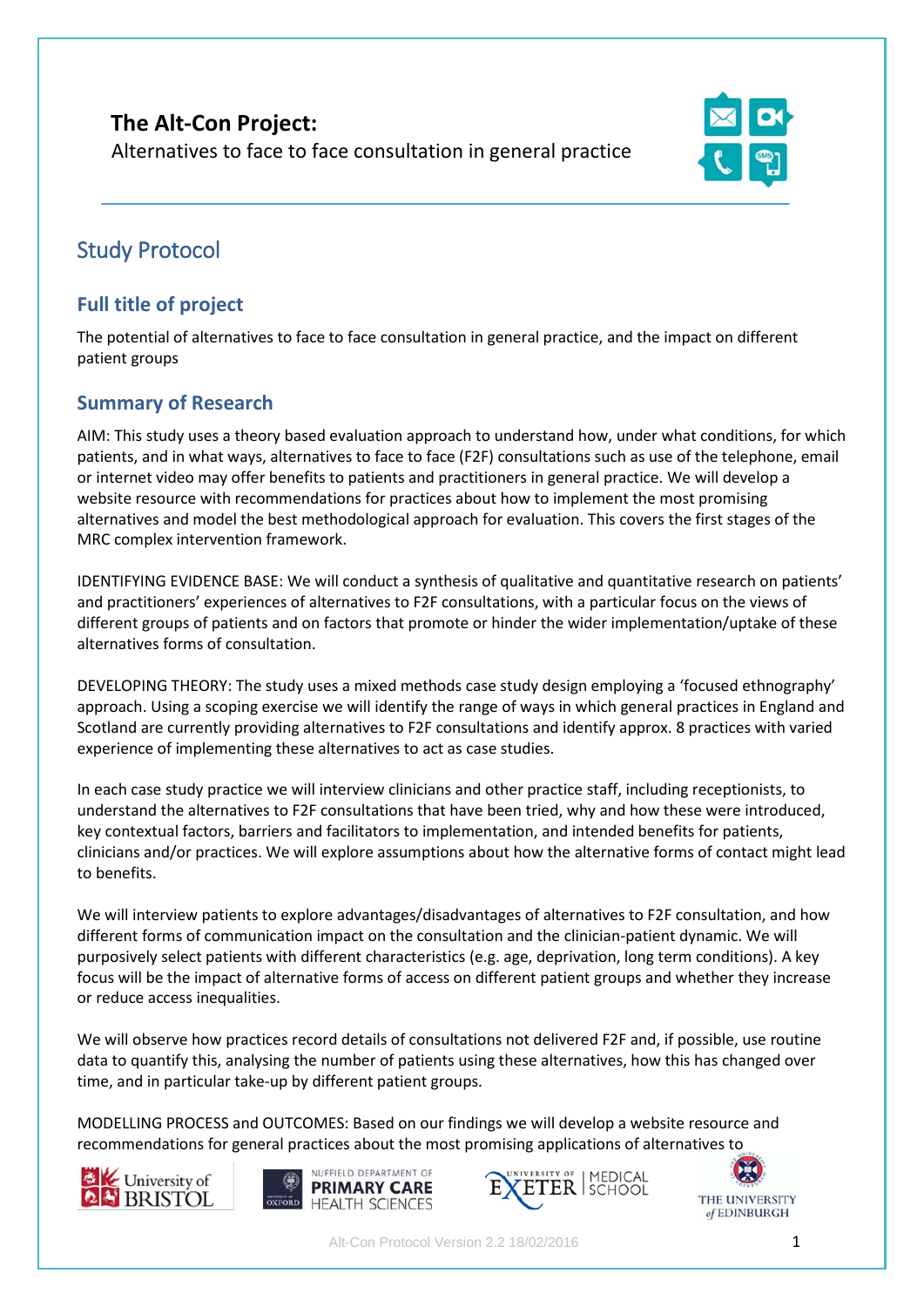F2F consultations for different patient groups, for different purposes and in different practice contexts. These recommendations will be developed by the research team and optimised and validated at a workshop involving patients, GPs and other stakeholders.

Treating provision of alternatives to F2F consultations based on our recommendations as an intervention, we will use our findings within a theory based evaluation approach to model the key contextual factors, processes and outcome measures that need to be assessed in a subsequent evaluation. Data from the case studies will be used to address questions about the feasibility and best methodological approach which might be taken in undertaking a formal evaluation, including the extent to which the intervention can be standardised, feasibility across a range of practice settings, which alternatives to F2F consultations to offer, the number of patients who are likely to use them, for which purposes, and consultation rates.

# **Background and Rationale**

### **What is the problem being addressed?**

Communications technologies are routinely used by the public in everyday life, and there is an expectation that this should extend to healthcare. [1] This expectation is supported by policymakers, who believe that alternatives to F2F consultation could have a transformative impact on general practice, with advantages in terms of access and resource use. [2] It may save travel time for patients and staff (reducing carbon emissions), reduce the need for time off work to visit doctors, improve access for geographically isolated, housebound or mobility impaired patients and potentially result in more focused time-saving consultations. Since the population is getting older, frailer and increasingly housebound, alternatives to F2F consultations offer an opportunity to improve care for this group in a cost-effective manner, but it is important to determine for which types of conditions and people such innovations are likely to be safe and useful.

Therefore there is pressure on general practice to offer alternative methods of consulting with patients, such as by telephone and using newer approaches e.g. email; internet video. However, apart from increased use of telephone consultations, most practices have been slow to adopt alternatives. [3] This reflects concerns expressed by general practitioners about the impact of introducing additional consultation methods, particularly concerns about increased workload and achieving safe use. [3-5]

In addition, professional bodies (RCGP, BMA) [6, 7] have been unsupportive. This reflects uncertainty arising from a lack of evidence in the general practice setting and wider concerns about general practice workload. Given that some general practices have already adopted alternative methods of consulting, [8] and that these are only likely to increase in popularity, there is a need to provide GPs with recommendations for use, based on best evidence and existing experiences, encouraging those taking them up to do so as safely and effectively as possible and bringing the maximum benefit for patients and the NHS. [9]

In doing so it is important to understand how these alternatives work for patients, determining the benefits, advantages and disadvantages for different groups of patients and for the practice as a whole. Some groups are likely to benefit more than others.[10] Whilst attempts have been made to determine the impact of some alternatives on clinical outcomes,[11,12] there has been a lack of focus on appropriate application and implementation, and this is key if we are to inform safe use and to be able to successfully evaluate their use in practice.

### **Evidence explaining why this research is needed now**

Evidence to date has assessed the potential impact of some alternatives on clinical outcomes. [11, 12] Whilst trial evidence is poor, observational data has pointed towards some clinical benefit. [13, 14] There has also been a focus on obtaining speculative opinions from both patients and healthcare professionals on whether and how they would use these alternatives. [15, 16]







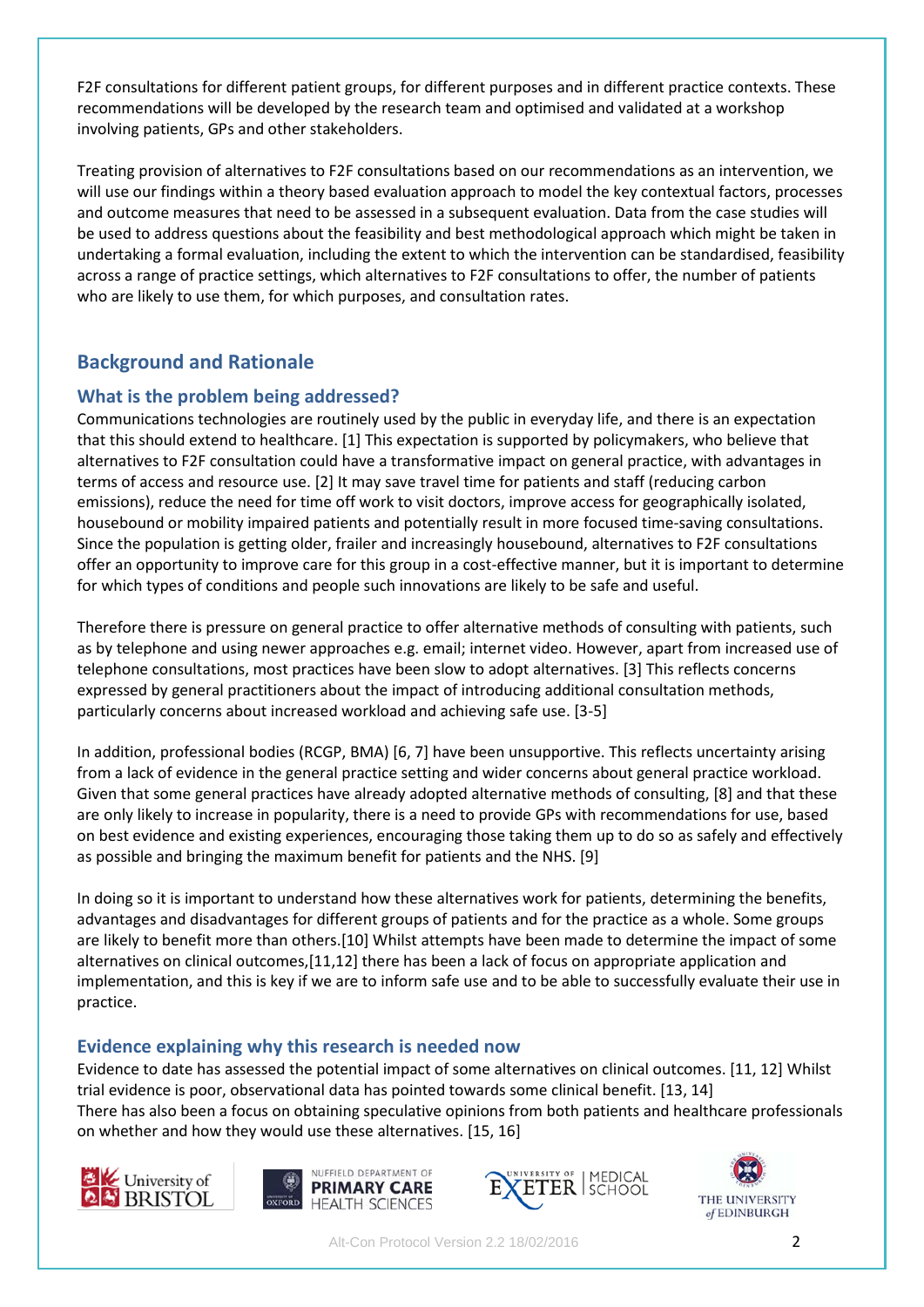What the existing literature does not tell us is under what conditions, with which patients and in which ways alternative methods of consultation actually work. Our proposal addresses this need and builds on previous research by focusing on the experiences of patients and practitioners who have used these alternative methods with different groups of patients for different purposes. [5]

Where GPs have started to use alternatives we can learn from their experiences, from their rationale for introducing them, through to reasons for them persisting or discontinuing use. Feasibility of these alternative methods is likely to rely on factors only identifiable when they are used in practice; e.g. patient characteristics or purpose of consultation. Barriers and facilitators become apparent as patients and practitioners navigate their way through use. Existing literature on experience can be utilised to develop a picture of how these alternatives might be expected to work. [17-19]

Existing research has demonstrated limited understanding of the fact that consultation methods are complex interventions.[11] The lack of good quantitative evidence on technologies like email and video consultation reflects the difficulties of testing them in trials, as their use has not been clearly defined. [20] Often, distinct elements of the consultation have not been taken into consideration. By developing a theoretical framework, we hope to deconstruct what makes alternatives different from

F2F consultations, allowing us to assess whether and how they should be tested, in relation to the appropriate populations, outcome measures, and methodological approach.

This research builds on previous literature in related fields on how new technologies are adopted and implemented in health care, although there has been little research specifically in relation to alternatives to F2F consultations. There has been some research in relation to telehealth interventions to support patients in their own homes. For example normalisation process theory has been applied to the implantation of telehealth and this has suggested that it is the work involved that influences whether they normalise in practice – they must fit in with the healthcare professionals and their role. [21,22] Other work using the Technology Adoption Model has highlighted the importance of both usefulness and perceived ease of use influencing behavioural intentions to use new technology.[23]

Work by Greenhalgh et al on the failed introduction of the HealthSpace communication platform also highlighted the importance of ensuring that the technology meets peoples' perceived needs and fits with their other healthcare arrangements. [24] We will take account of these related theoretical perspectives, including insights from normalisation process theory, the technology adoption model and diffusion of innovations theory, and will refer to them in interpreting our findings, but we do not propose to base our analysis on any of these specific models.

### **Why is the research important in terms of improving the health of the public and/or to patients and the NHS?**

The proposed research will contribute appropriately to a series of NHS needs:

HEALTH NEED: If alternative types of consultation are to become routine, as desired by policymakers, then we need to ensure that they are not detrimental to patient care, and that they are able to deliver benefits. Care delivered should be safe, equitable and of high quality and the intended research will focus on these factors. Data on patient safety associated with alternative consultation methods is lacking, and there is a need to better understand the potential for harm, including in relation to the quality of care and interpersonal aspects of care. [11, 25]

EXPRESSED NEED: Health needs differ between patient groups. Evidence around how different groups are affected by the introduction of new consultation methods is sparse. Studies have included patient populations in general practice, without focus on different groups of patients.[5,18] Existing data from a range of countries and settings indicate that young people, those with tertiary education, the employed and students are more







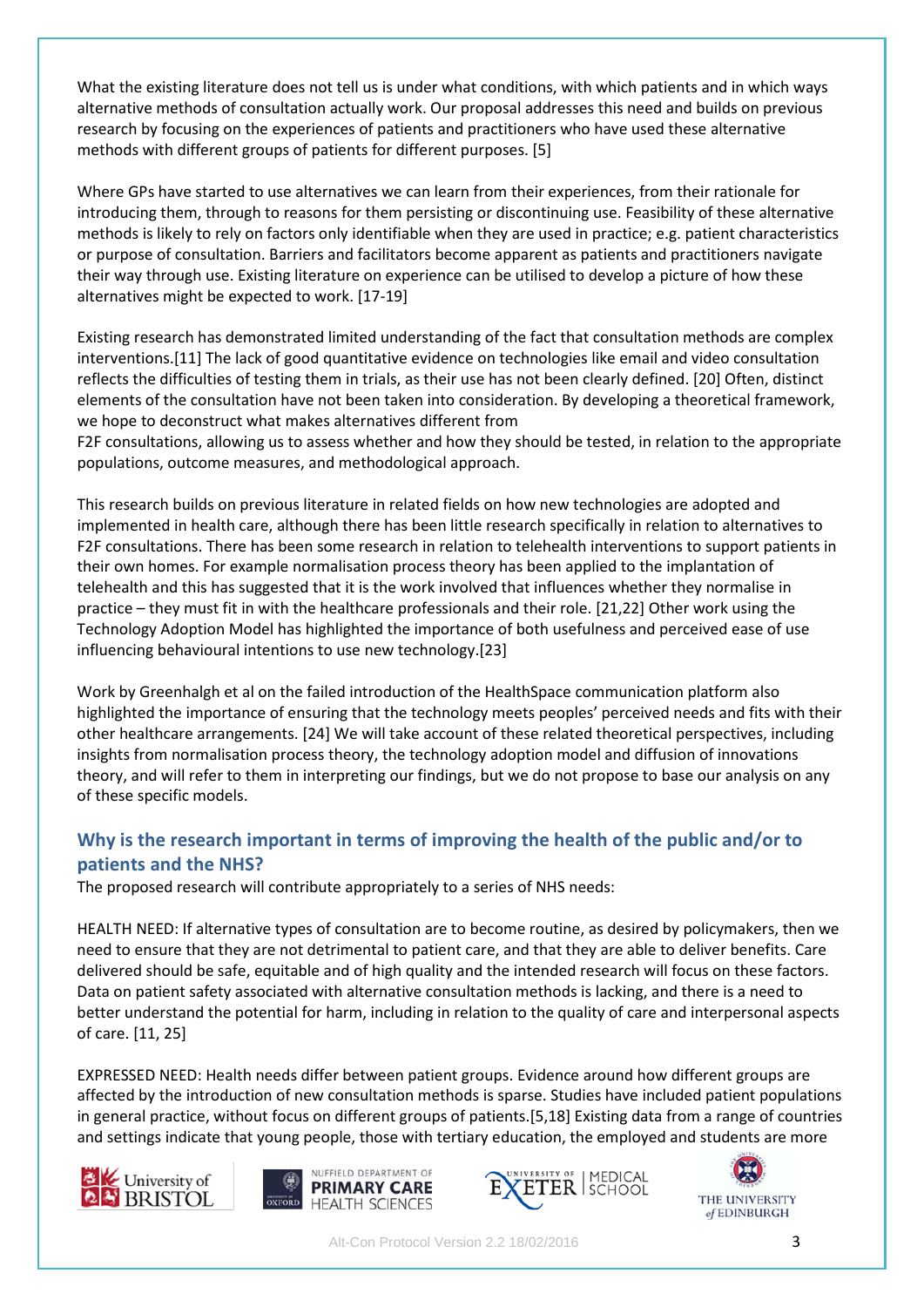likely to use alternative methods of consultation, along with those in poor health.[26,27] It is important to understand more about the use of alternatives by different patient groups in general practice and whether this is providing better access to care in relation to need therefore increasing or decreasing health inequalities.

SUSTAINED INTEREST AND INTENT: There is likely to be sustained interest in alternative consultation methods. Policymakers favour the introduction of these technologies in the health service,[2] and patients and the public expect health services to deliver efficient care, based on new technologies. There is a need to develop new ways of working in order to cope with the increasing proportion of the population who have multiple long term conditions. We need to be able to anticipate which developments are likely to enhance healthcare practice and which may jeopardise patient safety and access to care. The programme theory developed through this work will be transferable to future innovations; this is crucial since technologies and communication methods change rapidly.

CAPACITY TO GENERATE NEW KNOWLEDGE: The proposed research is focused to fill the gaps in the existing evidence base in a way that leads to practical and applicable findings, and provides a framework for future evaluation. We hope the research findings will broaden the scope for research in this area.

ORGANISATIONAL FOCUS CONSISTENT WITH THE HS&DR MISSION: Without evidence on how to safely and effectively implement these types of consultation it will not be possible to use them for delivery of healthcare. While the programme theory may be transferable beyond primary care we will focus on general practice, and produce pragmatic outputs in line with the aims of HS&DR in producing rigorous and relevant evidence that translates to implementation.

GENERALISABLE FINDINGS AND PROSPECT FOR CHANGE: We will add clarity to the debate about the impact on patients and staff of alternatives to F2F consultations. The findings and the website resource and recommendations will be of value to NHS managers, practice staff and members of the public, allowing them to bring about change and improvement. They will provide information that is specific to the general practice setting, allowing practice managers to determine how alternative methods of consultation may work for their practice population and for the GPs in the practice. It will allow policymakers to determine how best to direct policy to ensure that patients receive the most effective care at a time when NHS resources are stretched.

### **Aims and objectives**

**AIM:** Using a theory based evaluation approach, to understand how, under what conditions, for which patients, and in what ways, alternatives to face to face (F2F) consultations may offer benefits to patients and practitioners in general practice and to use this understanding to develop recommendations for general practices and a framework for subsequent definitive evaluation.

### **OBJECTIVES:**

(1) To synthesise the literature (qualitative and quantitative) on patients' and practitioners' experiences of alternatives to F2F consultations, with a particular focus on the views of different groups of patients and on factors that promote or hinder the wider implementation and uptake of these alternative forms of consultation.

(2) Using a scoping exercise, to identify the range of ways in which general practices in England and Scotland are currently providing alternatives to F2F consultations in order to create a typology of these alternatives.

(3) To identify and recruit approx. 8 practices with varied experience of implementing alternatives to F2F consultations to act as focused ethnographic case studies. We will include practices which make extensive use of different types of alternatives and others which have tried and rejected or substantially modified their plans to use alternatives.







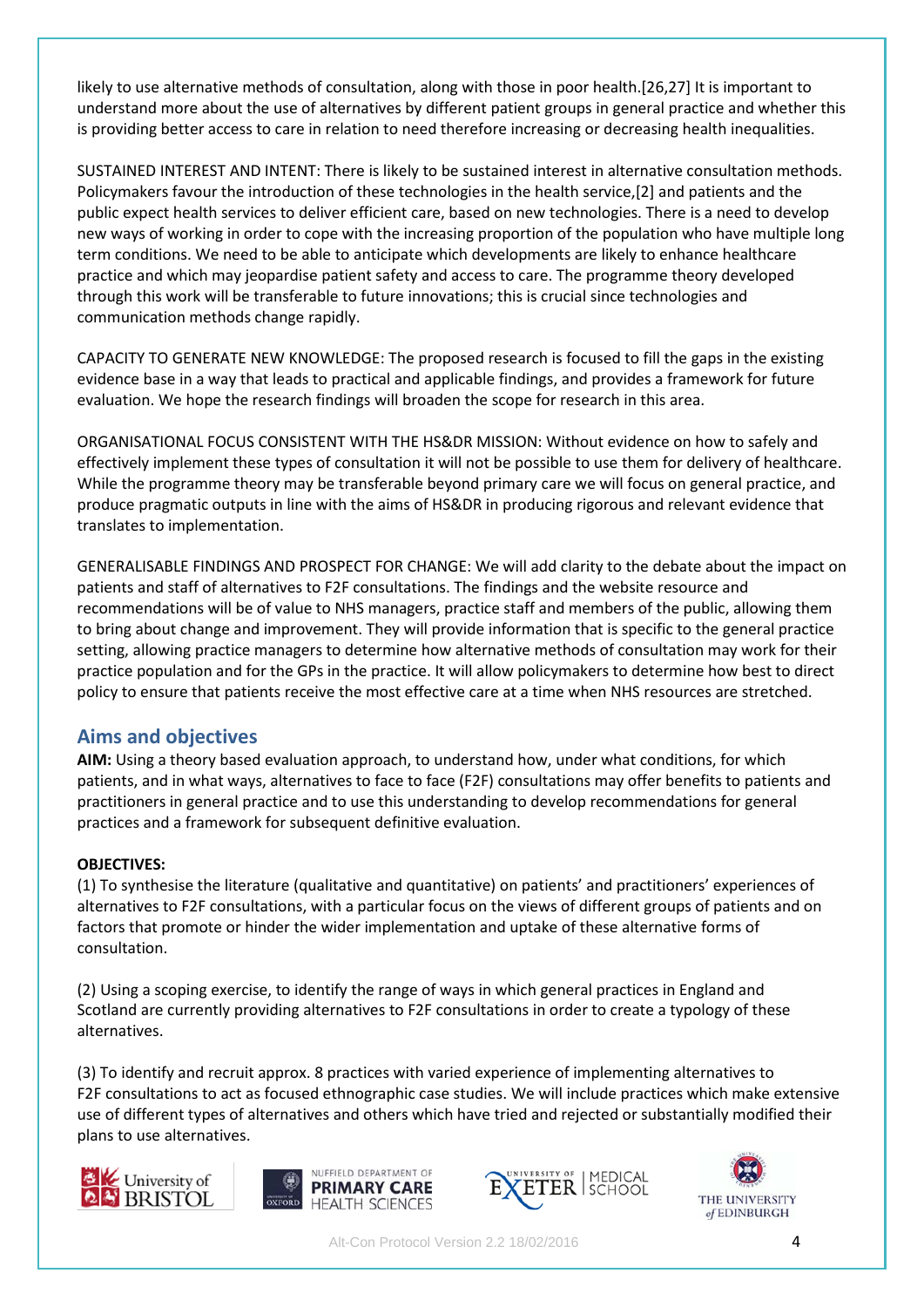(4) In the case study practices, to explore how practice context, patient characteristics, type of technology and the purpose of the consultation appear to interact to determine the feasibility and impact of alternatives to F2F consultations, from the perspectives of both patients and staff. This includes impact on the clinicianpatient dynamic. The impact for isolated, disabled, disadvantaged and other vulnerable or hard to reach groups will be a particular focus.

(5) To identify the factors which act as the main barriers and facilitators to wider use of these alternatives.

(6) To use the findings to develop recommendations and a website resource for general practice detailing the most promising applications of alternatives to F2F consultations for different patient groups, for different purposes, and in different practice and population contexts. The website resource will include the best evidence and share experiences from general practices.

(7) Treating provision of alternatives to F2F consultations based on our recommendations as an intervention, to develop a framework for a subsequent evaluation. The current study will clarify the target population, appropriate outcome measures, and best methodological approach for this evaluation.

# **Research Plan**

### **Remit**

### **Setting:**

This research will be conducted in the setting of NHS general practices in and around Bristol, Oxford or Edinburgh. This includes practices serving a wide range of urban, suburban and rural populations, including areas with varying levels of deprivation, as well as including practices working in the different health economies in England and Scotland.

### **Types of technology:**

The study is designed to explore the use of alternatives to F2F consultations, including telephone consultations (but not those used to triage all requests for consultations before offering any face to face appointments), email, internet video (e.g. Skype) and other web-cam technologies. We recognise that in many practices different combinations of these alternatives may be offered to varying extents, for example practices that offer internet video consultations may also offer telephone and email consultations. One aim of this study is to understand how and why different practices and patients use these different alternatives. This includes, for example, why the same patient may choose to make a F2F consultation on one occasion but may prefer to use an email consultation on another occasion.

Furthermore, several methods of communication may be used over the course of one illness. For example a patient with asthma may have a regular review by completing a structured review form online which is checked later by the practice nurse, may send an email with a query about their medication, might make a telephone consultation to assess whether they need to be seen urgently during an acute attack, or may make a F2F consultation if their attack does not resolve. This study will provide greater insight into how these different forms of consultation can be and are being used in general practice.

Practices may also offer the same technology for different purposes, for example most practices allow patients to contact the GP by telephone (most commonly by leaving a message and the doctor phoning them back), but some practices encourage patients to use telephone consultations as the usual first form of contact. This study explores the use of alternatives to face consultations for any clinical purpose, including consultations with doctors or nurses for initial assessment of symptoms or triage, follow-up, chronic disease management, and/or discussion of test results. In line with the commissioning brief, this excludes remote monitoring of health conditions not involving a consultation and also excludes administrative purposes which do not usually involve direct contact with a clinician e.g. making an appointment, requesting a repeat prescription.







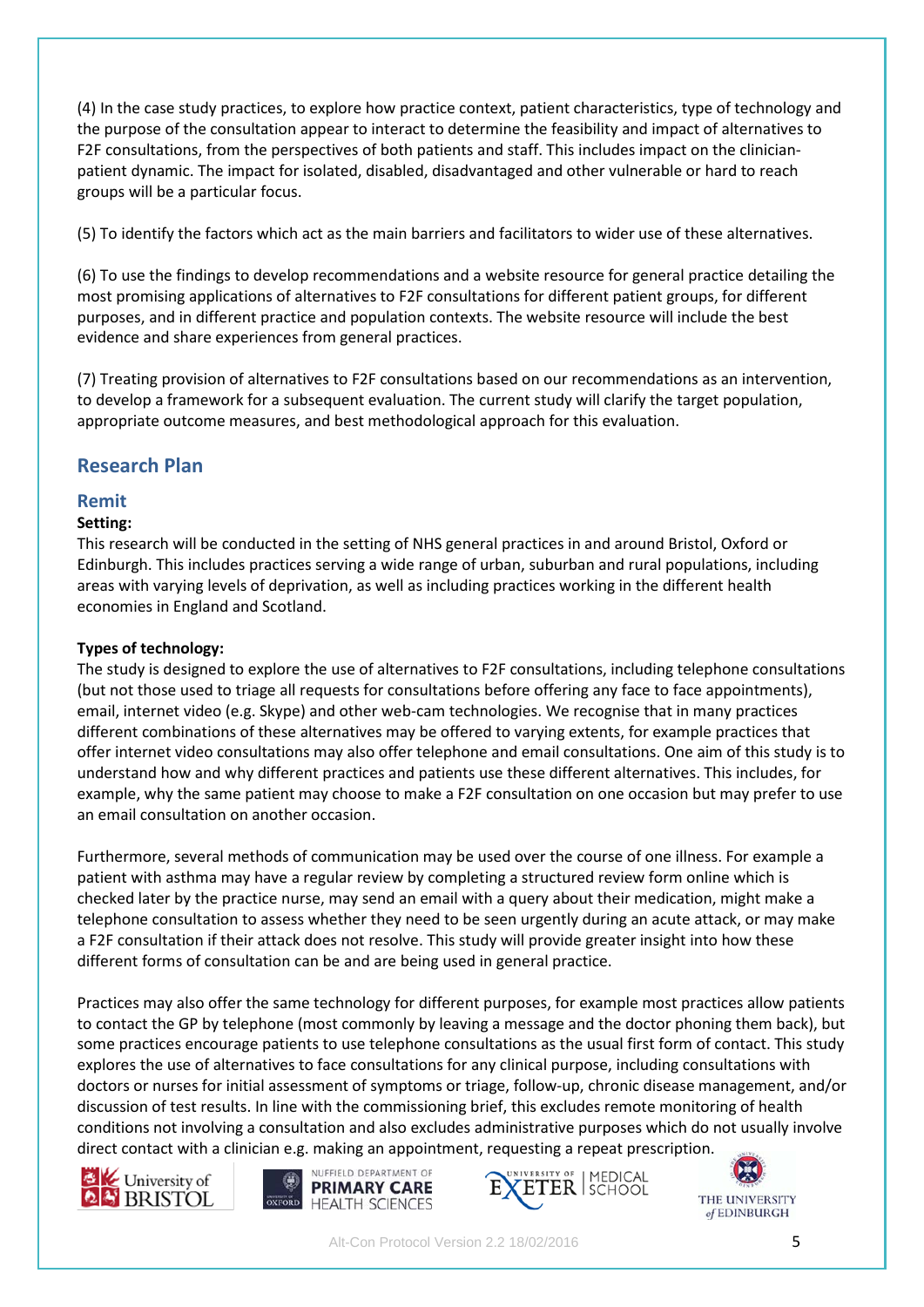Several different forms of telephone, email, or internet video consultation have been described that would fulfil our inclusion criteria and which exemplify the types of consultation that we wish to study. For example, some commercial providers are offering website services which can act as a secure host for email consultations (e.g. MySurgeryWebsite[29]), others are seeking to share care with patients by providing online consultations alongside shared online access to records (e.g. Patient Knows Best[30]), and some GPs are describing their use of Skype to provide internet video consultations.[31] Some GPs offer email consultations using conventional email programs, while others argue in favour of asynchronous consultations via a structured online form.[32] Some practices offer a system of care in which almost all patients are offered a telephone consultation initially (e.g. Doctor First [28]), however, as the NIHR have funded another parallel study which specifically looks at this model of care we will exclude these practices from our study.

It is important to note that although we are examining alternatives they are not replacements for face to face consultations - rather additional methods of consultation. We do not know of any examples of practices where alternatives are the only service available.

Telephone consultations have been in use for a long time, so the issue here is not plausibility but optimal application addressing and gaining greater understanding about how practices have addressed potential problems such as concerns about increased workload, safety etc.

Email can be divided into two 'models' – those that are designed and implemented (and thus reported on in the literature), and ad hoc use by individual GPs in a practice setting – we know about this type of use via surveys and qualitative work.[5,8,33] The use of a considered approach involving the whole practice, and specific processes, has obvious advantages since it makes it possible to take account of factors like storing email, confidentiality etc. in a way that the ad hoc use by individual GPs would not.

The issue with this kind of organised use of email may not serve the needs of the individual GP who likes being able to use email as a selective tool rather than being forced to use a prescribed practice wide and patient wide system.

The most commonly used method of applying practice wide access is via a secure website, whereby patients log into the practice website and are given the option to send an online message, the response coming to their email in box or to an inbox they can access via the website. These sites also tend to offer appointment booking and repeat prescriptions at the same time, in the manner of a patient portal. There is speculation that they could also offer access to medical records.

Other models offer 'structured online consultation' (https://hurleyclinic.webgp.com/) via the portal where patients are asked a series of questions that provide the GP with a history to enhance the consultation. [34] Several UK practices use these portals, which are available via website providers like Silicon Practice Ltd and Cure4you professional. Policymakers draw on examples of these sites from the US, for example from Kaiser Permanente and the Mayo Clinic, where 'patient portals' are in

use.[13,34] Thus UK policymakers appear to believe that a patient portal system is the most plausible model for introduction of email type consultation, despite this not being backed by robust evidence, nor being tested in a UK setting.

On the practice side, examples of models of delivery include those that are very simple (for example emails being routed to the patient's chosen individual GPs for a response) and those that are structurally more complex, for example the use of a duty doctor who conducts all telephone and email consultations on any given day. Some practices take an interim approach – with structured processes but not using a secure portal (http://www.northendmedicalcentre.nhs.uk/online-services.aspx?t=2). All examples given here are anecdotal – encountered during the conduct of qualitative research and via personal networks/word of mouth. Some examples are obtained via sites like eHealth insider. There are very few published reports of UK use and those that are have been referenced previously. [15, 16, 18]







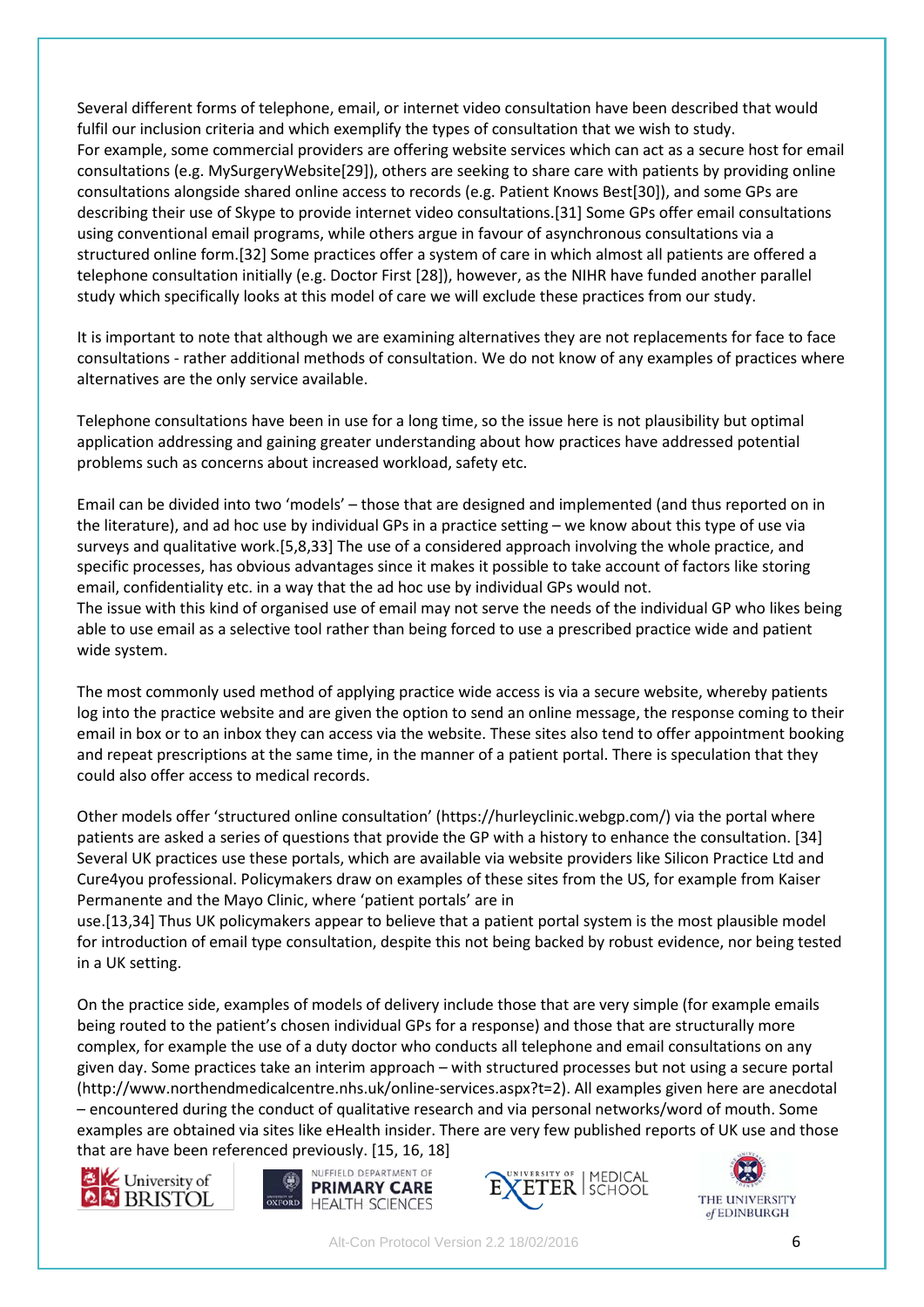The use of Skype is much less well known in UK primary care. There are reports of practices taking it up (including a project funded by the challenge fund, NHS England) [35] but no evidence. One focus of interest in this research is to gain understanding of whether and how practices are using internet video technologies such as Skype.

In England, the Prime Minister's challenge Fund has recently announced funding of £50M over one year to twenty pilot projects to test new approaches to improve access to general practices. [35] Several of these pilots include the use of alternatives to F2F consultation, including email consultations, Skype and/or greater use of telephone consultations. Some of these pilots (for example the One Care Consortium in the Bristol area) are within our study areas or could be visited reasonably easily. We will consider including one or more of these practices within our case study sites, depending on whether they offer different use of alternatives to F2F consultation that are not already represented amongst practices within our main study areas. Therefore there are many examples of experimentation and innovation in providing alternatives to F2F consultation, but it is notable that the rhetoric about them has not been matched by evaluation of whether the claimed benefits are actually achieved. Our research is designed to provide a theoretical framework to guide understanding of how, why and what ways these innovations may lead to benefits, and to provide a framework to inform the design of a subsequent evaluation of these new approaches.

### **Conceptual framework**

This study uses a 'theory based evaluation' approach which 'examines the conditions of program implementation and mechanisms which mediate between processes and outcomes as a means to understand when and how programs work' (Weiss). [36] There are a number of other related approaches to intervention development and evaluation including Logic Models, [37] Realist

Evaluation, [38] Intervention Mapping [39] and Causal Modelling [40]. Although these have different emphases, they share many ideas including the importance of context in determining outcome, the need to clarify the underlying theory about how an intervention leads to change, and to clearly specify the intended outcomes. In addition, May and colleagues have developed Normalisation Process

Theory to understand the processes of implementation and integration that lead to innovations becoming embedded in everyday work. [41]

Weiss distinguishes between 'program theory' which specifies the mechanism of change (the theoretical causal chain for how an intervention leads to intended outcomes) and 'implementation theory', which describes how the intervention is carried out. [36] This theory based evaluation approach is helpful in identifying factors which are deemed to be key mediating processes through which an intervention achieves its aims and moderating factors which influence the extent to which process and outcomes are achieved.

In order to develop the 'program theory' we will use a realist approach [42] to describe provision of alternatives to F2F consultations in terms of:

- context (for example characteristics of the general practice, the target patient population, the policy framework, and the IT infrastructure )
- the theory and assumptions underlying the intervention (how and why alternatives to F2F consultations might lead to benefits)
- the flow of activities that comprise the intervention (the key processes that occur when patients make use of these alternatives)
- intended benefits/outcomes (those deemed important to patients and practitioners)

The 'implementation theory' will explore moderating factors which influence the extent to which the process and outcomes are achieved, such as factors acting as barriers and facilitators to practices offering alternatives to F2F consultations or to different groups of patients using them.







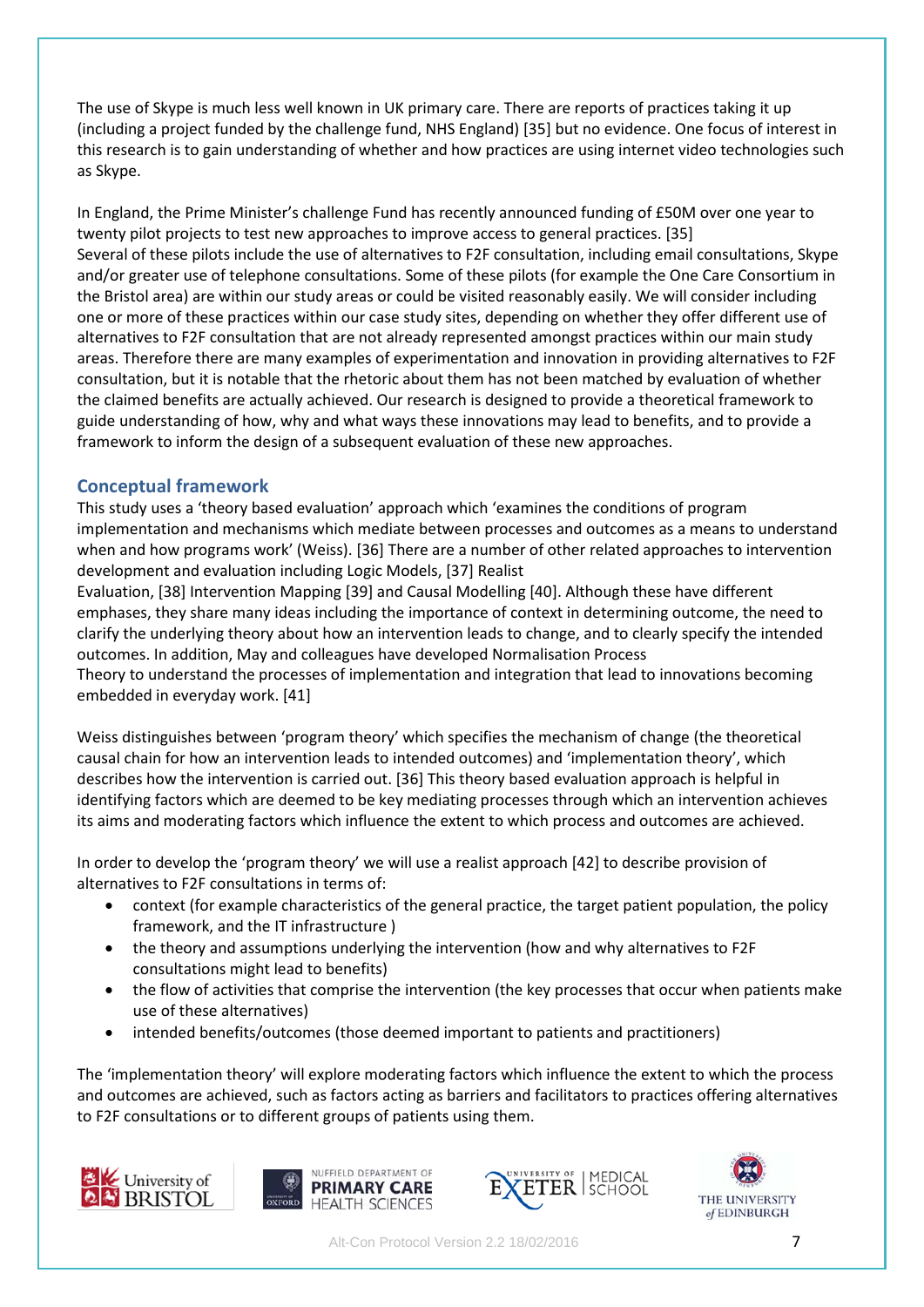### **RESEARCH METHODS**

Our research is designed to provide understanding about which alternatives to F2F consultation are likely to be beneficial, to whom, and in what contexts. To disseminate the results of the study we will develop a website resource and recommendations for practices about how to implement the most promising alternatives to F2F consultation and model the best methodological approach to evaluation.

This study covers the first stages of the MRC complex intervention framework i.e. identifying the evidence base, identifying/developing theory and modelling process and outcomes. [43] These stages will inform future evaluation of use of the recommendations that we develop.

### **Phase 1: Identifying evidence base**

We will synthesise the literature on patient and staff experiences of alternatives to F2F consultations. We will also explore factors that promote or hinder implementation and uptake of these alternatives.

We will use an approach informed by realist review, a method for synthesising research evidence regarding complex interventions. [42, 44] Policy and practice initiatives need to build on collective wisdom about the successes and failures of previous initiatives; our aim in this review will be to identify explanations of *why* and *how* various alternatives to F2F consultations might work (or not) with different populations, in different settings. Realist review offers a useful framework for identifying and managing syntheses of existing research and has been applied in such fields as lean thinking in health care, [45] Internet-based medical education, [46] social diffusion in health care, [47] social networks and social capital in the self-management of chronic illness [48] and the potential health effects of accessing online patients experiences. [49]

The literature on this topic is likely to be diverse, encompassing both opinion pieces and empirical studies using trials, surveys, process evaluations, interviews and focus groups. Although our focus is research about general practice, we will take account of research from related settings (e.g. email communication between patients and specialists) if it provides lessons directly relevant to general practice. Our approach will be iterative and collaborative; SZ and HA (who are experienced in the field and the methods) will conduct the review. Being both located in Oxford they will meet regularly, both dedicating 30% of their time to the review over the first 6 months of the project. In Box 1 we summarise the 5 overlapping stages involved in the review, drawing on Ziebland and Wyke 2012. [49]









Alt-Con Protocol Version 2.2 18/02/2016 8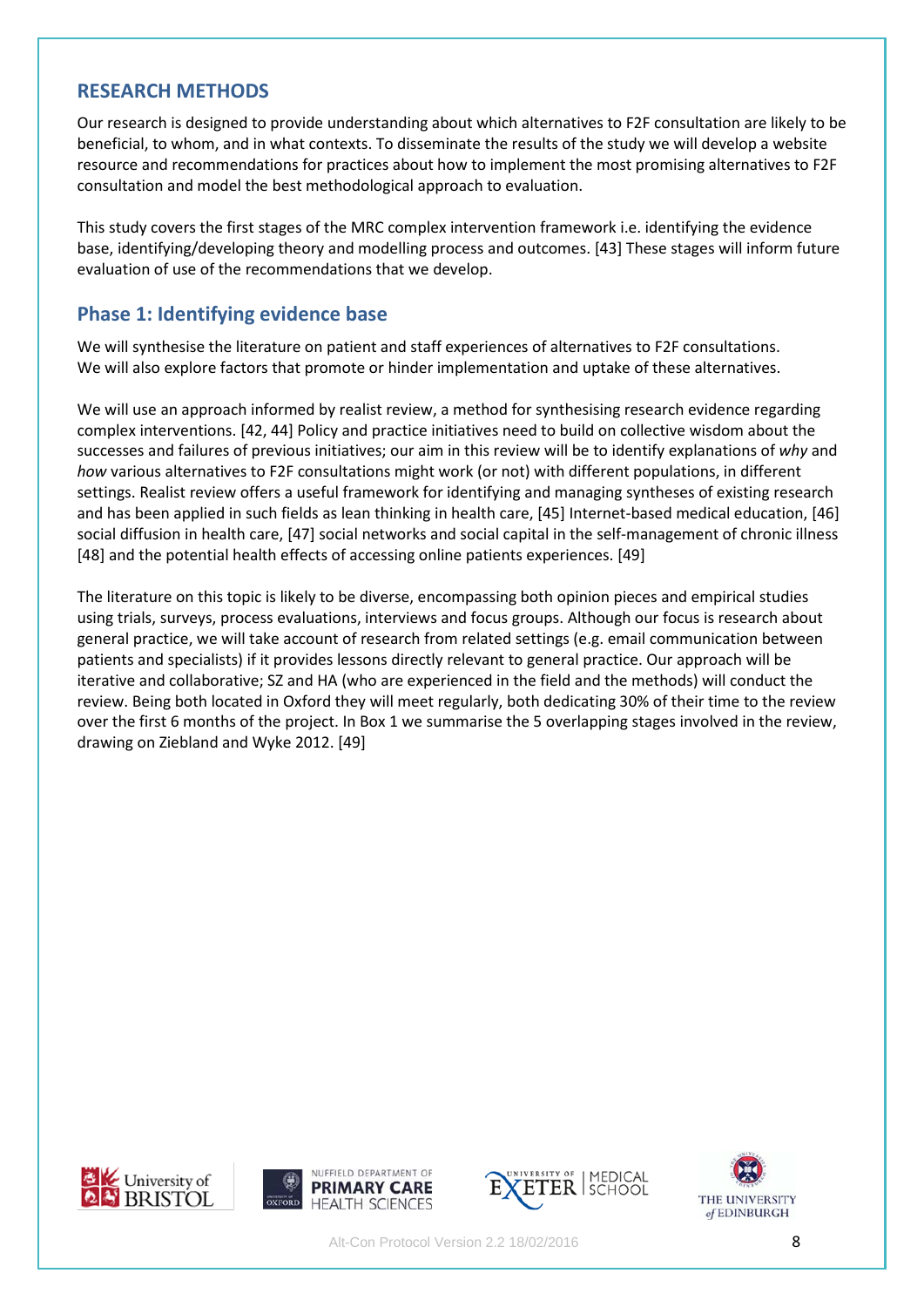### **Box 1: Summary of the Steps Taken to Develop a "Conceptual Map" of the potential for alternatives to F2F consultations in British Primary Care**

*Step 1: Clarification of Scope*

a. Finalise the review question, currently: "What is known about the experiences of using alternatives to F2F consultations in primary care, including barriers to implementation in different settings and populations?" b. Develop an initial matrix to record the cumulative results from the literature.

### *Step 2: Search for Evidence*

a. We already have considerable existing knowledge of the literature based on our own and colleagues' bibliographic databases.

b. We will conduct a wide-ranging search (with assistance from a librarian at the Oxford Knowledge Centre) to identify any studies that have explored, or tested, the effects of alternatives to F2F consultations in relation to experiences, or described theories or ideas about the potential effects

c. SZ and HA will examine all resulting titles and abstracts and select potentially promising papers that could inform our thinking.

d. More papers and books will be identified by "snowballing" from reference lists as promising ideas emerge. e. A final search for additional studies will be made when we have nearly completed our review or when we come across them in the course of our professional lives, for example, through discussions and seminars.

### *Step 3: Appraise Studies and Extract Data*

a. At least one of us will read each of the full papers. Although we will use no formal quality appraisal tools, we will consider papers in relation to their:

 $\Box$ Relevance: Does the research address the topic and enable us to add to, adapt, or amend the initial matrix developed in step 1b?

 $\Box$ Rigour: Does the research support the conclusions drawn from it by the researchers or the reviewers? b. Both SZ and HA will identify papers containing important ideas and discuss their relevance during regular meetings throughout the review.

c. This matrix will be our main data extraction framework; we will incorporate new categories if relevant during our initial reading.

*Step 4: Synthesize Evidence*

a. Our initial "map" or overview will identify potential positive and negative effects of alternatives to F2F consultations, with particular focus on impact on inequalities and access, effect on patients and all staff working in primary care, and the potential mechanisms through which each effect might work.

b. We will use constant comparison between reading and the working table to identify the point at which no new ideas are emerging and we are confident that we have achieved "saturation."

c. We will draw up a glossary of terms defining, recording, and explaining key concepts; our understanding of them; and their application in this overview.

### *Step 5: Disseminate and Evaluate*

a. We will present and discuss the table and glossary at a full project team meeting.

b. We will arrange a post-presentation discussion with interested parties at the Society for Academic Primary Care conference in 2015.

c. At the end of the case study period we will present the conceptual review, along with the findings of the case studies, to the case study practices as part of our respondent validation exercise.

d. We will submit the review to a peer reviewed journal

# **Phase 2: Developing theory**

This will be based on a mixed methods case study design [50] employing a 'focused ethnography' approach. [51]

### **Identifying case study sites**

In an initial scoping exercise we will conduct a survey of general practices. This will be conducted initially by post because of the difficulty of obtaining email addresses for individual GPs.







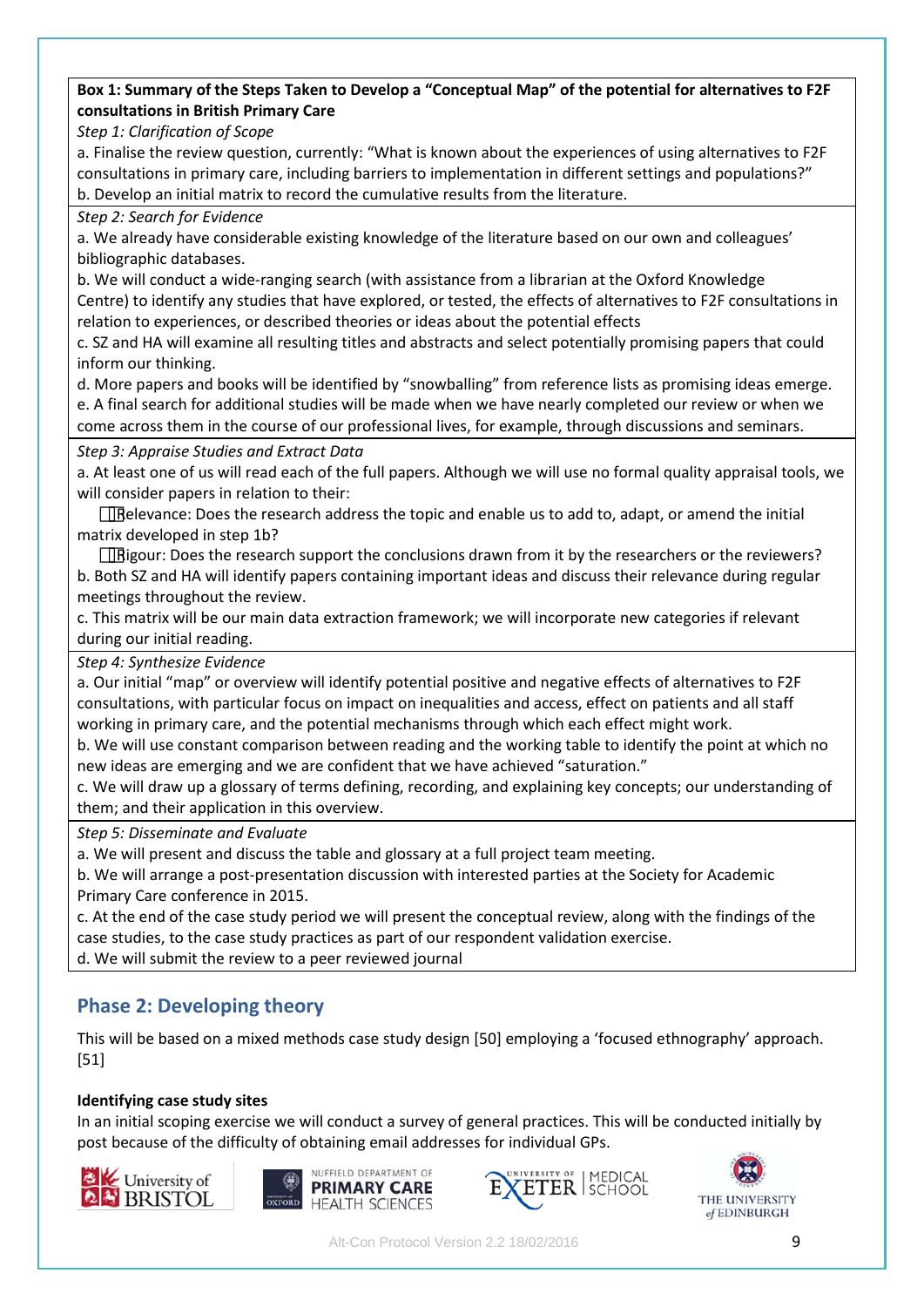The sampling frame will be general practices in three areas of England and Scotland. This will include all practices within the Clinical Commissioning Groups in (a) Bristol, South Gloucestershire and North Somerset (n=107) (b) Oxford (n=82) in England and Lothian and Highland and Islands (n=245) in Scotland. This represents 434 practices. The practice manager (or a practice research lead, if known) will be sent an email with a link to a brief online questionnaire, hosted by Bristol Online Surveys. They will be asked to forward the link to all GPs in the practice. Where no reply is received from a practice, we will send one reminder to the practice manager by email and contact him or her once by telephone if necessary. The questionnaire will include questions about whether or not the practice provides consultations by telephone, email or internet video and for which purposes (categorised as initial assessment of symptoms/triage, followup, regular review, and/or discussion of test results). For each type of use, participants will indicate whether the practice provides the service frequently (for most patients requiring this type of service), regularly (on a daily basis), occasionally (less than once a day) or rarely (less than once a week). Participants will also be asked whether they have offered these options in the past and no longer do so. For each of the three alternative types of consultation (telephone, email, internet video), participants will be asked questions to determine whether they feel they are have made innovative or extensive use of these alternatives. These practices will be given a free-text box in which to provide any further comments they wish to make about how and why they or do not offer these alternatives to F2F consultation.

Of the 434 practices in the areas specified, we anticipate that about 40% (n=174) will reply. This assumption is based on our previous experience and a recent (unpublished) survey of access arrangements in general practices conducted by the Scottish government which achieved a response rate of 52%. Responses from 174 practices will allow us to estimate proportions within 95% confidence limits of ±7.5%. Descriptive statistics will be used to analyse the findings. However, the main purpose of the survey is not to make precise quantitative estimates of the use of alternatives to F2F consultation (as we anticipate that response rates will not be high enough to provide reliable and generalisable information) but to scope the range of services provided by different practices, and to identify potential candidate practices for the case studies.

Alongside the survey we will use several other methods to identify practices which currently (or have in the last three years) offered each of the alternatives to F2F consultation: (a) Many practices have their own websites describing the services they provide, so we will search the websites of practices in the three areas covered by this study and extract data in a structured form about any advertised used of alternatives to F2F consultation. (b) The applicants are already aware of practices in their local areas which have experience of using each of the three alternative forms of consultation. (c) We will contact the organisations promoting the types of service listed on page 5 and ask them which practices use their services in our study areas. (d) In England, local CCGs will also be asked to identify any practices that they are aware of which use (or have tried to use) any of the alternatives to F2F consultation. In Scotland we will also make use of the Scottish Centre for Telehealth and Telecare that has good inside knowledge of practices that have been experimenting with novel approaches to consulting. (e) We may become aware of general practices which are making particularly interesting use of alternatives to F2F but which are outside the three areas specified (e.g. practices in London). We will retain the option to include one or two practices of this type if it is feasible in terms of travel time for the researcher and it benefits the research.

From these various sources of information we will construct a matrix describing practices which have varied experience of implementing each of the different types of alternatives to F2F consultation. We will use this matrix to identify and recruit approximately 8 practices with varied experience of implementing alternatives to act as case studies. This will include practices which make extensive use of different types of alternatives to F2F consultation and others which have tried and rejected or substantially modified their plans to use alternatives. As previously described, we will not include practices on the basis that they offer a 'Doctor-First' type model [28] in which almost all patients are offered a telephone consultation initially. This is because the NIHR have funded another parallel study which specifically looks at this model of care in more detail.







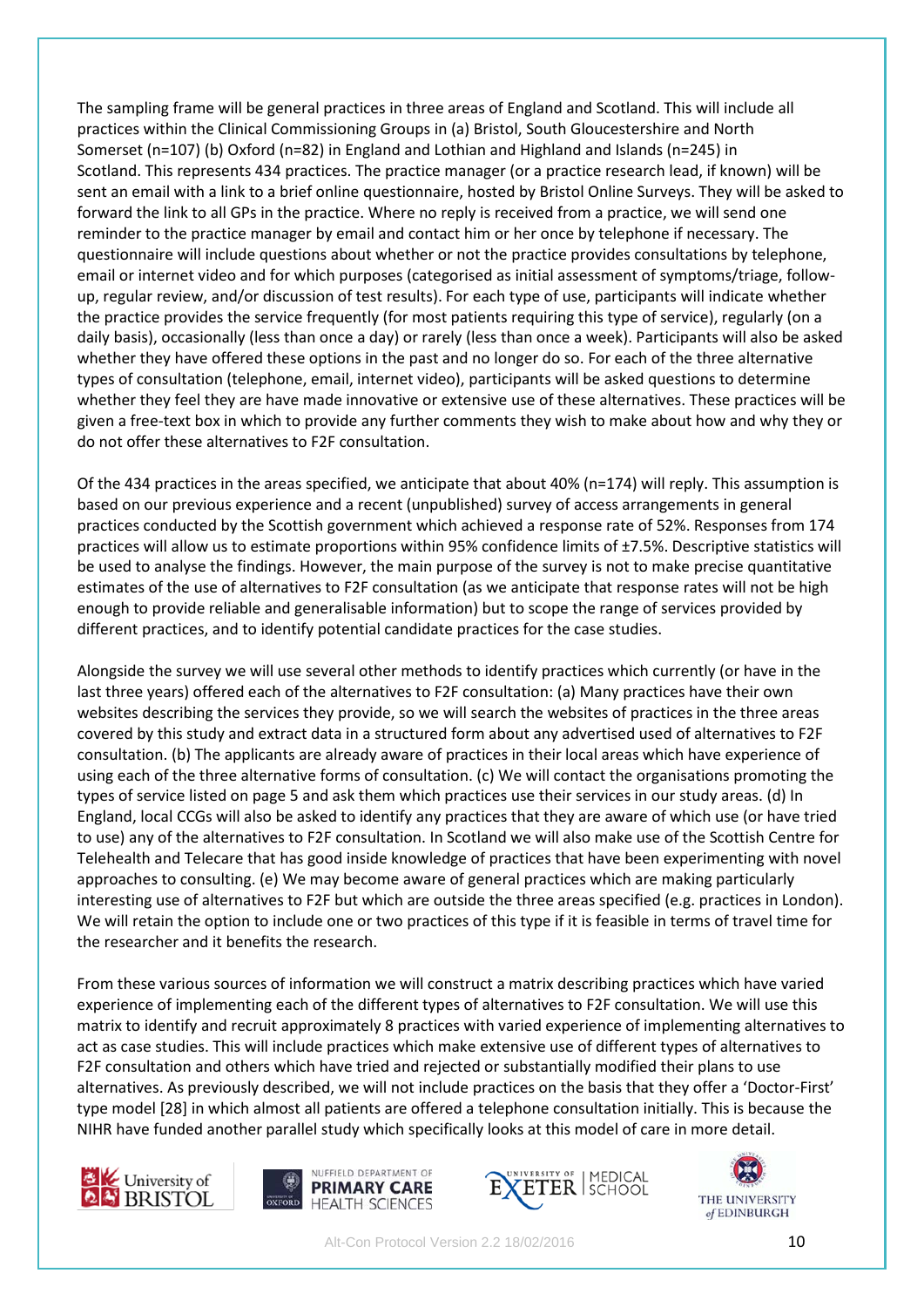We will recruit about eight case study practices in different areas (three near Bristol, three near Oxford and two in Scotland). We will purposively select practices to include different types of area (urban/rural), population (affluent/deprived; ethnicity) and practice size. We recognise that there is potential for bias because, at first sight, the research areas are all relatively affluent medium sized cities with a predominantly white and well educated population. However, within the research area there are many practices in deprived (e.g. Hartcliffe in Bristol, Blackbird Leys in Oxford, Criagmillar in Edinburgh) or rural areas (e.g. South Gloucestershire, Western Isles), as well as providing care to populations with a high proportion of ethnic minority groups (e.g. St Paul's, Bristol). We will ensure that the practices included in the study are diverse in terms of practice setting and population.

#### **Case studies**

The take up of alternatives to F2F consultation has been lower in medicine than in most other professions, and some of the reasons for this have been described in earlier qualitative research.[3-5] By focusing on practices which have tried to offer alternatives, including some that deem their use successful, we aim to learn lessons about how practices have overcome problems such as barriers to implementation and the key factors that made this possible. We will also gain understanding of the motivations of practitioners who have or have not offered alternatives to F2F consultations, the experience of different groups of patients who have had the opportunity to use these alternatives, the benefits and disadvantages from the perspectives of patients and practitioners, and the problems that remain.

A key focus of interest will be which groups of patients make use of and have most to gain from these alternative forms of access and whether these new approaches are increasing or reducing inequalities of access. This will include consideration of which groups are currently disadvantaged by the limited provision of alternatives to F2F care. We will explore the impact of provision of these alternatives on patient satisfaction with access to general practice. We will also explore clinicians' perceptions of the impact of new forms of consultation on their workload and the appropriateness of patient contacts, as well as factors that would facilitate wider implementation of these new models of care.

We will take a focused ethnography approach to the case studies. Focused ethnographies [51] share many of the characteristics of classic ethnographies i.e. they are explorative rather than hypothesis testing, they elicit unstructured data in the form of field notes and transcripts from semi-structured interviews, involve a small sample, collect rich data and result in a narrative (rather than quantified) description which acknowledges the importance of interpretation of the significance of observed or reported behaviours:[52] Ethnography aims to provide insights into people's views and actions by observing the contexts and locations they inhabit. [53] Ethnographic methods have been used in primary care for several notable studies [54-56] but require skilled researchers and usually an intensive period of immersion (often by a sole researcher) in the study setting.

In a focused ethnography (FE) rather than embedding a single researcher in a social setting for a lengthy period, more targeted data collection is used to explore the study topics. '*Knowledge of what is known in the literature or in clinical practice will help determine an appropriate question to generate new findings that are relevant and useful for the service environment' (Higginbottom). [51]* We propose to use FE methods, drawing on our existing knowledge of the literature, policy and practice. Each of a small team of researchers will work intensively in two or three practices in their local region.

The methods include collecting detailed observations and interviews. One member of the research team will base themselves at each practice, observing, attending team meetings and interviewing practice administrative staff, general practitioners (GPs) and patients. We will gather data through non-participant observation and semi-structured formal and informal interviews, and also review any practice documents or protocols on non F2F consultations. Observations and informal interviews will be described in field-notes while more formal interviews will be audio recorded for transcription. We will also gather anonymised data about consultations which will contribute to a quantitative analysis.







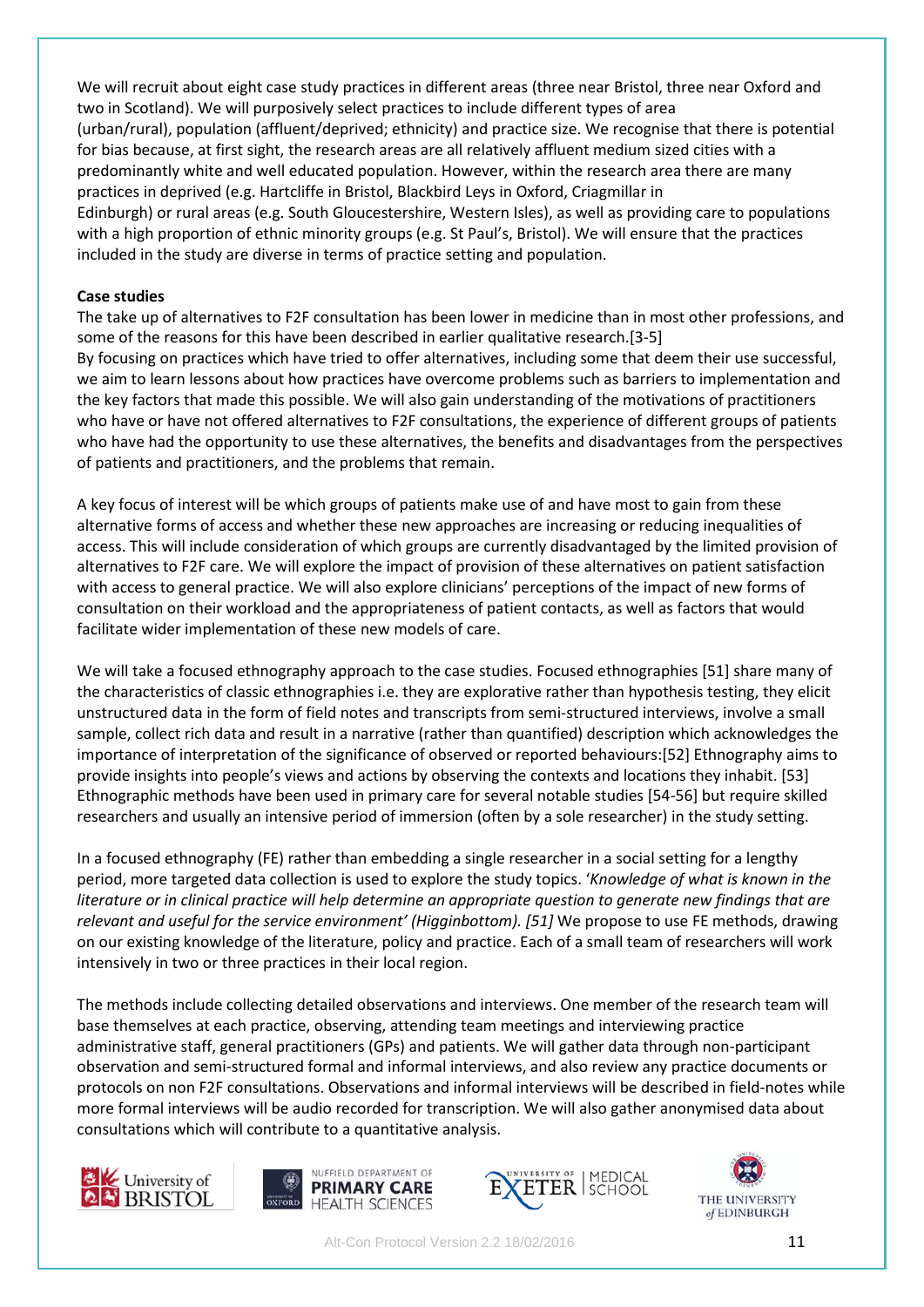- 1. **Administrative staff.** We will interview practice managerial and reception staff in each case study practice and work with them to create structured summary profiles of the types of alternative consultations that are (or were) provided, how these are/were provided (e.g. timing, volume, staffing) and any parameters for the types of patients who are/were allowed or encouraged to use these alternatives (for example, many practices do not allow telephone consultations with regard to babies). These practice staff (approx 2 per practice, 16 in total) will also be invited to take part in interviews about barriers to implementation of alternatives to F2F consultation, how these were or were not overcome, and the intended benefits of these alternatives.
- 2. **General Practitioners:** We will ask each participating practice to nominate the most appropriate GP(s) to be interviewed about the practice's use of alternatives to F2F consultation. Across the case studies we will seek to ensure diversity in the GPs in terms of their gender and years since qualification. The interviews will explore why they offered specific alternatives to F2F consultation for different purposes, what benefit to patients or the practice they hoped this would provide (and how), what experience they had of introducing or conducting these alternative consultations, difficulties they had encountered and how these were or were not overcome, and any concerns about wider use of these alternatives.
- 3. **Patients:** We will interview a sample of patients with a range of characteristics about their attitudes to and experience of alternatives to F2F consultations. In order to explore the views of different patient groups we will purposively select 40 to 50 patients (about 6 per practice) with different characteristics in relation to age, sex, ethnicity, deprivation, disability, frequency of attendance and whether or not they have long term health conditions. We will initially identify and seek to recruit patients opportunistically from those who have contacted the practice to make use of one form of alternative to F2F consultations. In subsequent interviews we will purposively seek to recruit patients with particular characteristics in each practice in order to ensure that participants with the range of characteristics listed above are included. This will include some patients who have chosen to make a F2F consultation when they could have asked for another form of consultation.

Practice staff will identify patients with the appropriate characteristics and send them information about the study by post, asking if they would be willing to be interviewed by a researcher. In some cases, patients may be given this information when they attend the surgery. Those who express an interest will then be telephoned by the researcher who will arrange a time for them to be interviewed at their GP surgery or in their home. In the interviews the researcher will ask patients about their perceptions of the advantages and disadvantages of alternatives to F2F consultation, their experience of these alternatives and how access to these alternatives could be improved. They will be asked to describe their last 'non-F2F' consultation, their satisfaction with aspects of it, how it compared with their experience of F2F consultations, and whether they feel the use of alternatives affects the nature of their relationship with their GP. Patients will be asked about their use of related technologies such as email and internet video in other areas of their lives. We are keen to include a number of interviews with people who are regarded as 'hard to reach' in research. Drawing on the experience of the Oxford group in this area we will (through targeted sampling at the case study practices or access through charities or support groups) make particular efforts to include parents and carers of people with complex needs, young men, homeless people and minority ethnic groups. We will be looking at the range of problems and issues for these hard to reach groups, rather than aiming to make statements about specific population sub-groups e.g. the homeless, as we agree that numbers will be too small for a specific sub-group. To make it easier for people from these groups to participate we will offer telephone interviews, individual or paired interviews or focus groups, and will also explore whether the opportunity to provide online comment might expand participation from people for whom a face to face interview is not appropriate.

4. **Wider team impacts:** In addition to the preceding three groups, we will also undertake interviews (face-to-face or telephone) with other team members associated with the case study practices. Our sampling will include practice-based and community based nurses, pharmacists, and allied health professionals (such as phlebotomists, community-based physiotherapists). Interviews will incorporate a small number of questions addressing issues relating to workload volume and redistribution







**CK** THE UNIVERSITY of EDINBURGH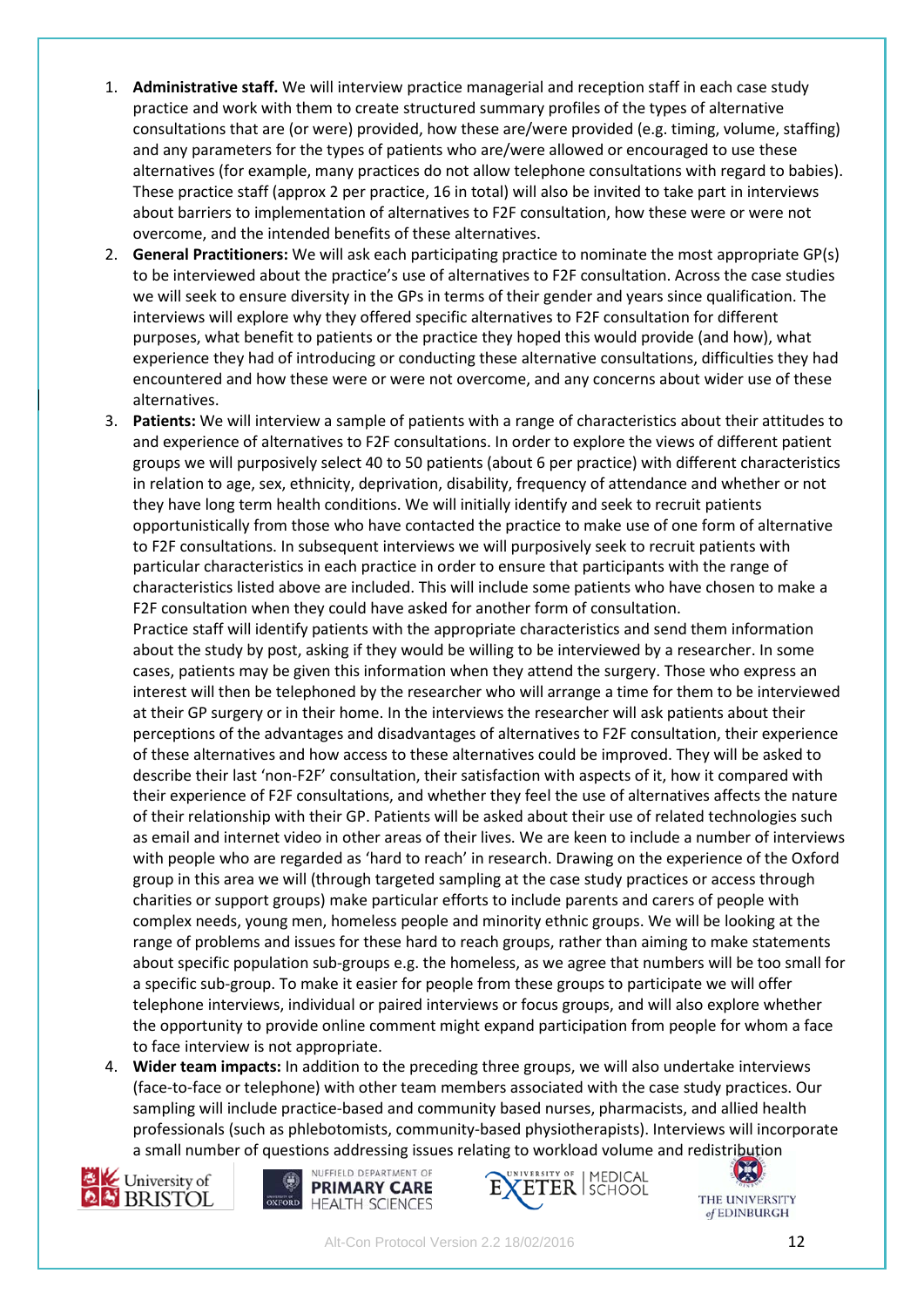(drawing on our experience from the ESTEEM trial in which we observed that introducing telephone consultations resulted in redistribution of workload from face-to-face to telephone, and from doctor to nurse), patient safety (including prescribing safety), system-related issues (computer systems, appointment systems, telephone systems). We will also consider prompting interviewees on issues relating to critical incidents or significant events associated with the introduction and/or maintenance of new technologies and platforms for consulting

5. **Analysis of routine consultation data:** We will explore how practices record their use of alternatives to F2F consultations. If possible, we will collect and analyse quantitative data about the use of alternatives to F2F consultations by the case study practices using anonymised routinely collected data. Data about types of consultation (e.g. F2F, telephone, email) are in theory available in most general practice computer systems, but they may not be used reliably. For example, if a GP logs in and starts his or her day conducting F2F consultations, he or she may not change the field for consultation type when they conduct a telephone consultation. The extent to which this happens may vary by doctor and by practice. We know from our experience gained in several previous projects (e.g. Esteem [56], Advanced Access [57]) that data about consultation type is recorded in at least some practices. We will seek to validate the reliability of the data collected in the case study practices through direct observation and data validity checks (e.g. by comparison between the appointment system and the consultation record).

If the data appear to be reasonably reliable in at least some of the case study practices we will conduct searches using these practices' computer systems and download anonymised details of consultations for further analysis. We will extract pseudo-anonymous data on all consultations in the practice over a 12 month period, including details of patient age, sex, ethnicity (the majority of patients in general practice now have a record of ethnicity), index of multiple deprivation (by matching to postcode before data leaves the practice to ensure anonymity), clinician type (doctor or nurse), date and time of consultation, and type of consultation. We will include a pseudo-anonymous identifier for each patient, for which the key is only held by the practice and not available to the research team. In a separate data extraction exercise we will extract data about the number of chronic conditions diagnosed in each patient to generate a multimorbidity score, as a measure of health care need, using methods developed within another project funded by the HS&DR programme. This dataset will also use the same pseudo-anonymous identifier to allow it to be matched to the dataset of consultations. The combined dataset will be used for analysis. The focus of this analysis will be to quantify the extent to which alternatives to F2F consultation are used, including the number of patients using different alternatives, how this has changed over time, and in particular take-up by patients from different patient groups in terms of characteristics such as age, sex, deprivation and multimorbidity.

6. In each of the case study practices, we will review notes/minutes from practice meetings with a view to identifying technology and consulting-related issues raised over the six-month period following the introduction of new technologies within the practice. Should practices be reluctant to disclose the full minutes, we will ask the practice manager or one of the GPs to review the minutes, identifying and extracting the relevant information for our review.

### **Data collection and analysis**

### **Qualitative data**

To make sure that the ethnographic study team works cohesively on the data collection and analysis the researchers will all attend a two day qualitative data analysis course in Oxford. The ethnography research team (3 researchers, SZ and HA) will have conference calls every two weeks throughout this phase of the project, as well as occasional meetings.

Observations in formal meetings will be noted at the time but since this can feel intrusive during informal encounters, the researchers will write up field notes as soon as feasible after the event. Formal interviews will be digitally recorded with the consent of participants, using an encrypted recorder. The files will be fully transcribed by a professional transcription service.







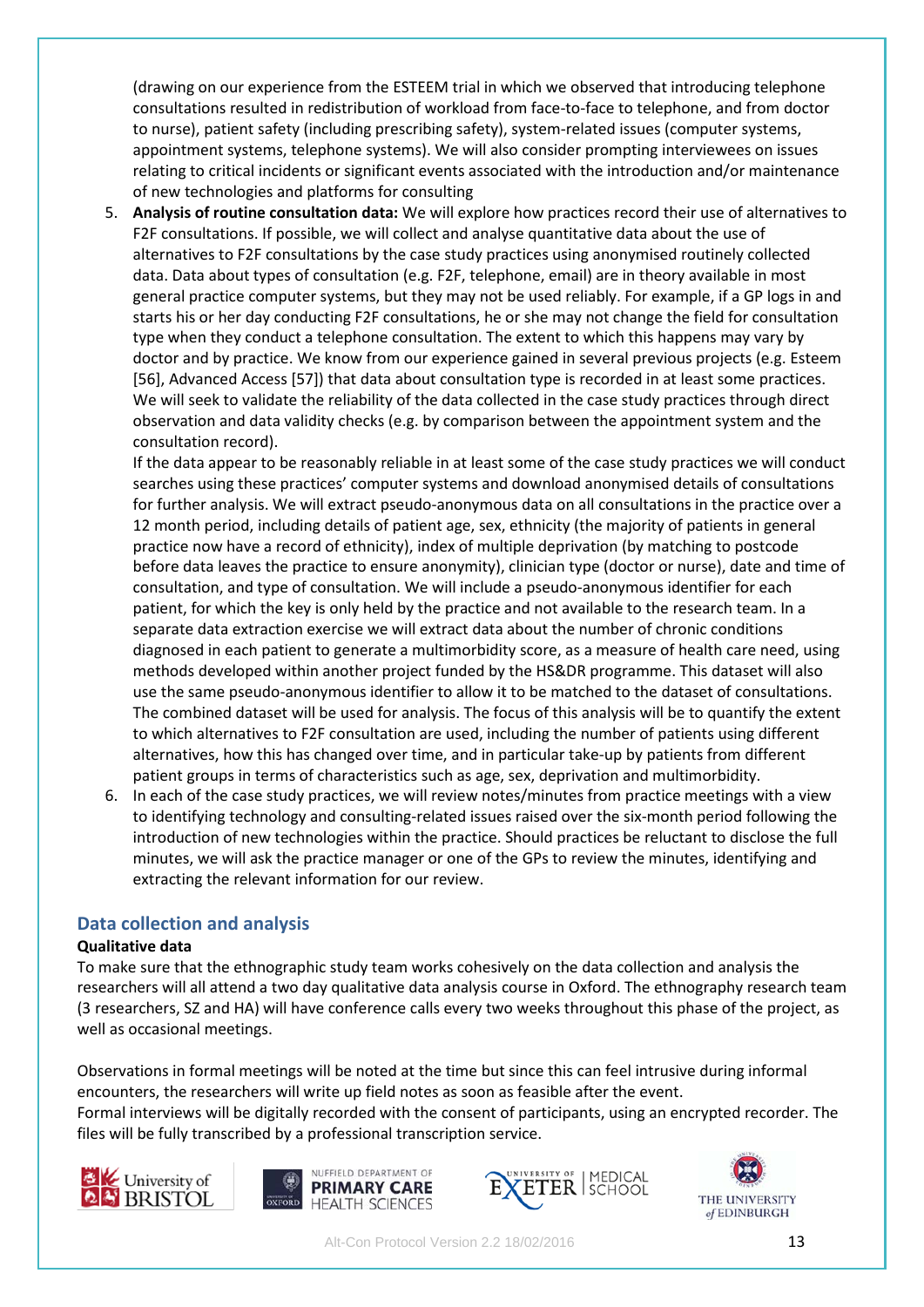The steps for analysing the interviews and field notes will be to: (a) agree a thematic coding structure with descriptive labels (b) use the qualitative software package NVivo to gather related sections of the transcripts and field notes under thematic codes (c) produce a series of NVivo 'reports containing all the relevant data across the case study sites (d) apply the OSOP method [58] to identify the line of argument in each report (e) identify outliers or negative cases (f) present summaries of the main findings to the wider project team, staff at the case study practices and invited discussion groups following conference presentations on the results.

We will explore how and why the practices offered alternative forms of consultation, what problems they were trying to solve, the intended benefits of offering the alternatives and their implicit or explicit assumptions about how providing alternatives might lead to these benefits (the causal chain). The qualitative data from the interviews will also allow exploration of factors which affect the implementation or effectiveness of the alternatives, including patient or doctor characteristics or practice factors such as IT infrastructure, culture or organisation. We will explore patients' perceptions of the advantages and disadvantages of alternatives to F2F consultation, and what factors in terms of patient characteristics, purpose of the consultation or type of technology influence these perceptions.

We will particularly seek to understand how different forms of communication impact on the nature of the consultation and on the clinician-patient relationship.

### **Quantitative data**

It is important to note that the main focus of the analysis from this research is qualitative. We will explore the feasibility of collecting quantitative data about the number of consultations of different types, as this has important implications for later evaluation in a subsequent study. Analysis of any available data, whilst not crucial to our main objectives, will help enrich our understanding. Analysis and reporting of quantitative analyses will be conducted in accordance with STROBE guidelines. [59]

In the main, quantitative analyses will be descriptive, calculating the percentages and rates of different types of consultations within the case study practices. 95% confidence intervals will also be obtained. In exploratory analyses (since the study has not been powered for such analyses) we will compare rates of different types of consultations for different groups of patients (relating to age, gender, deprivation, ethnicity and multimorbidity for example) using appropriate regression models (such as Poisson regression), controlling for clustering by practice. Interpretation of these exploratory analyses will focus on interpretation of 95% confidence intervals.

# **Phase 3: Modelling process and outcomes**

### **Synthesis of findings**

We recognise that different types of contact will probably be most useful for different types of patients, for different purposes and in different practice contexts. Using a theory based evaluation approach we will draw on the findings from the evidence synthesis and the case studies in order to gain understanding of relationships between the context (patient population, practice environment, necessary resources), the aims of providing alternatives to F2F consultations, factors influencing provision and uptake of the alternatives, and the desired and apparent benefits of these alternatives, from the perspectives of patients and health professionals. These comprise the 'program theory' as described earlier. We will also describe factors that appear to have an important effect on the implementation of alternatives to F2F consultations, representing the 'implementation theory'.

The analysis and synthesis of findings will initially be developed by the research team through discussion. We will then seek to optimise and validate our findings by discussing them at a workshop with our advisory group, to include representatives of key stake-holder groups such as patients, GPs and other practice staff, and commissioners and managers.







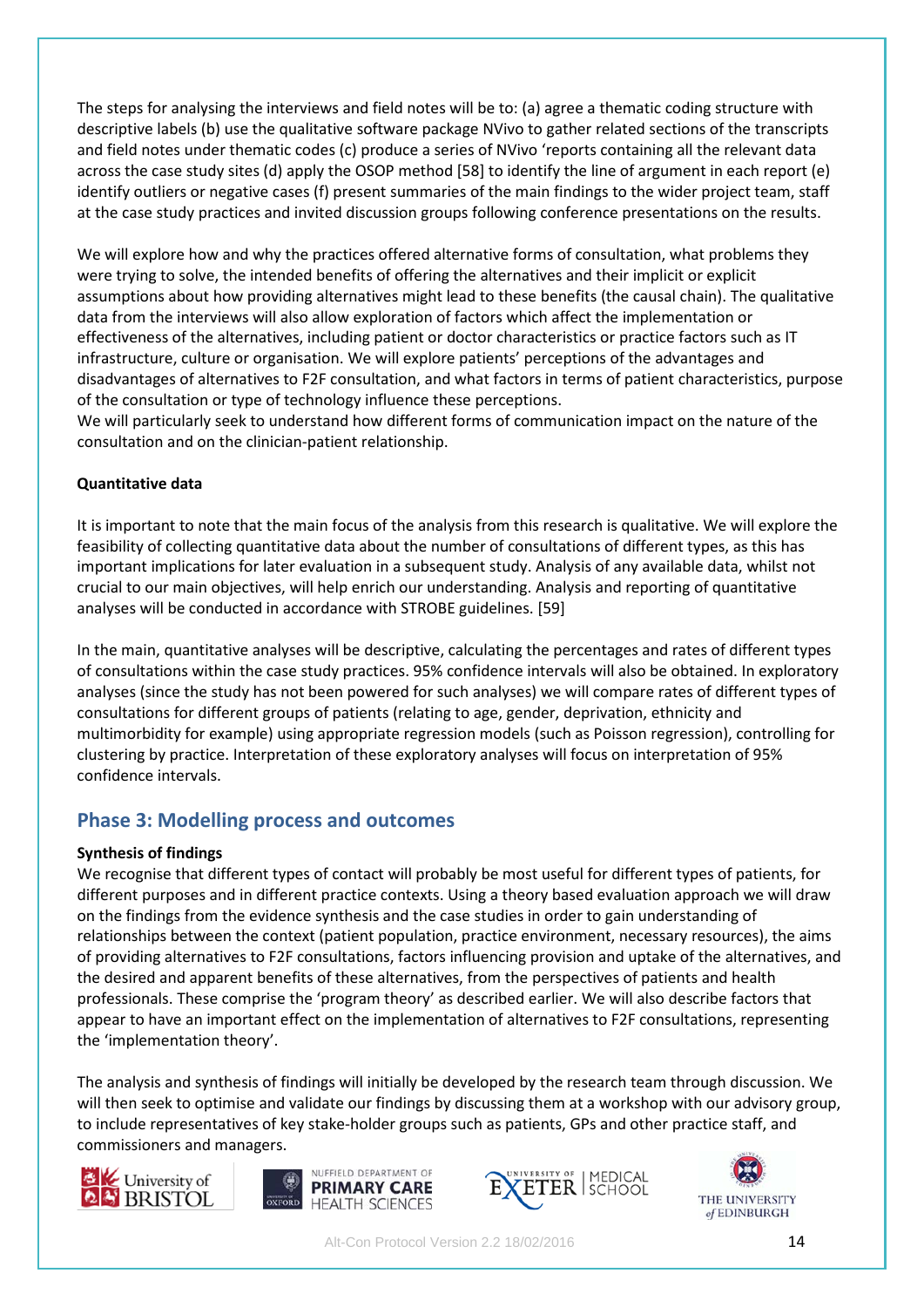#### **Modelling outcomes**

One key aspect of the case studies will be to gain understanding about what practices are hoping to achieve by offering alternatives to F2F consultation, and the benefits that patients are seeking from greater access to these alternatives. It will be important to determine the outcomes which are most important from the different perspectives of patients and health professionals. These include not only benefits but also potential adverse consequences. How we structure the description of these outcomes will be guided by the qualitative data, but provisionally we will use relevant sections of the taxonomy of outcomes of interest provided by the Cochrane Consumers & Communication Review Group [60] to inform our interview guides and our analysis of data. Relevant elements of this taxonomy are shown below:

#### *Patient*

- Communication enhancement improved communication with provider, patient enablement.
- Evaluation of care consumer-professional interactions experience, perceptions of care, satisfaction, relationship between patient/professional.
- Health status and wellbeing physical health of patient, psychological health of patient, psychosocial outcomes.
- Treatment outcomes adverse outcomes, clinical assessments, pain assessment/control, physiological measures.
- Patient safety

### *Healthcare professional*

• Knowledge and understanding – attitudes, behaviour of health professionals, level of knowledge and skills, consultation processes.

#### *Health service*

- Adverse events reporting, complaints and litigation.
- Health economic outcomes cost of specific interventions, cost of care.
- Service utilisation number of consultations, referral rates, admission to hospital, use of specific services
- Workload for GPs and other members of the practice team
- Of particular relevance to this study is the issue of efficiency how general practices can manage increasing demand within resources which are declining in real terms

Alongside establishing the outcomes that are most important, we will consider how these can best be operationalised and measured. Where appropriate we will explore with practices the feasibility of collecting data in relation to these outcomes. For outcomes relating to service utilisation, this will be informed by our experience of seeking to obtain anonymised quantitative data from general practice computer systems.

#### **Impact on reducing health inequalities**

One particular issue of relevance to this study is whether providing alternatives to F2F consultation increases or decreases inequalities of access to primary health care. There is potential for decreased inequalities where, for example, these alternatives improve access for people who find it difficult to get to the GP surgery (e.g. the housebound, commuters). On the other hand, evidence from previous evaluations of new forms of access (e.g. NHS walk-in centres, [61] NHS Direct [55]) shows that use is associated with increased education and affluence and there is some evidence that the same is true of email consultation, [26, 27] so greater provision of alternatives to F2F consultation could represent investment in providing care for those groups of the population with the fewest health needs. Using both qualitative and quantitative data from phase 2 we will seek to identify and model the ways in which greater provision of alternatives of F2F consultation may impact on health inequalities, and will make recommendations about key variables which will need to be measured in subsequent research to test these effects.







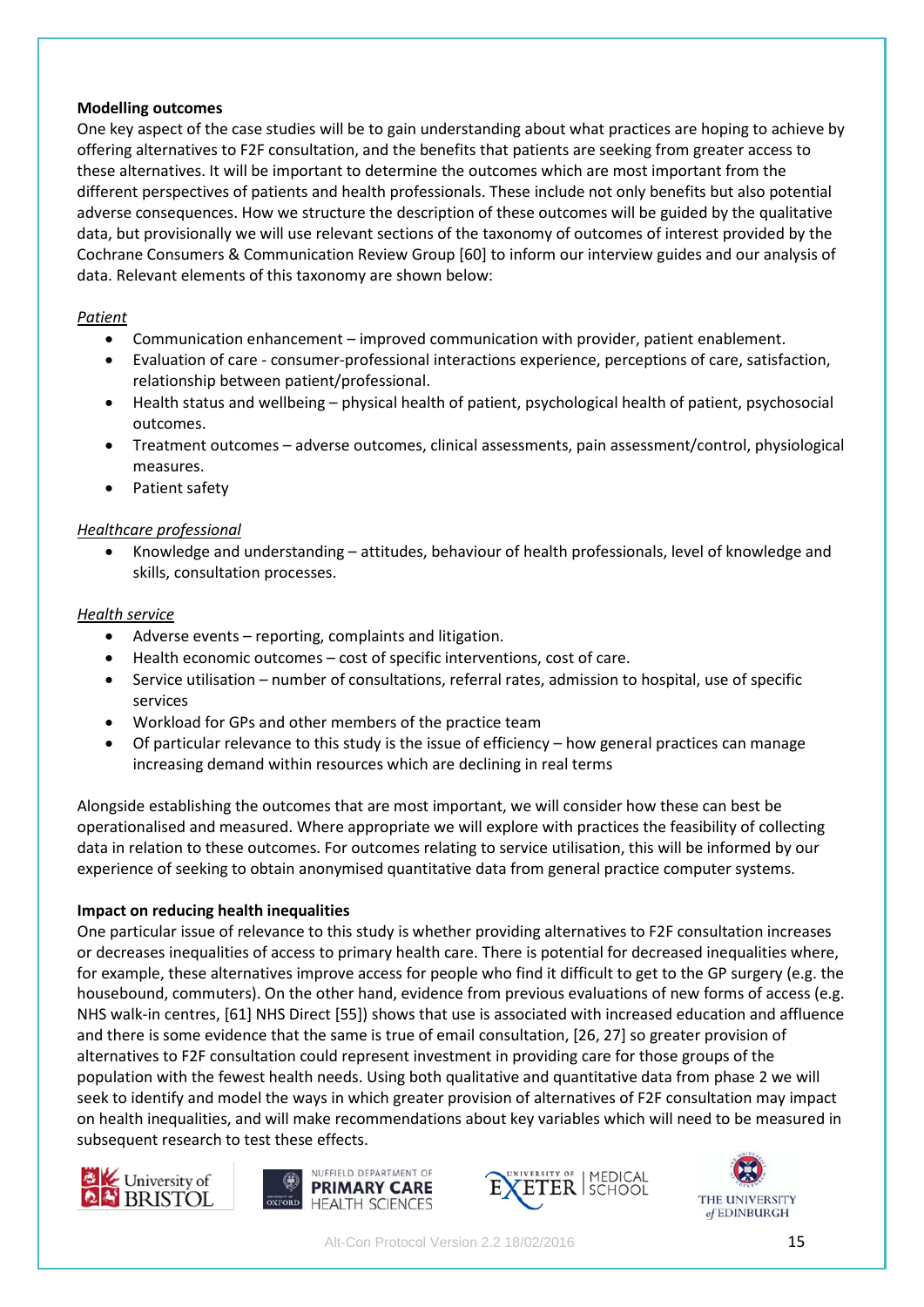#### **Development of web resource and recommendations**

Based on our findings we will develop a series of recommendations about the most appropriate and promising applications of alternatives to F2F consultations for different patient groups.

These recommendations will be made available via a website which provides an online resource for practices considering greater provision of alternatives to F2F consultations. The website will provide practical solutions to problems others have discovered in setting up and running alternative consultations. For example this might be a secure web-based self-triage questionnaire which would allow patients to decide what type of consultation was likely to be most successful for them and their particular problem or the potential benefits of providing greater use of structured online templates via asynchronous messaging for regular review of patients with long term conditions, along with guidance about suitable software to support such a development. We do not anticipate one set of prescriptive recommendations. Instead, we anticipate that there will be a set of recommendations and resources for different types of purpose e.g. initial assessment and triage, regular review, screening, supporting patient self-management. The online resource will include a 'selfappraisal tool' (to allow practices to assess how well they are providing options for access, particularly for hard to reach groups), and then guidance about providing greater use of email, telephone and/or internet video consultations. In each case this could include:

- a summary of existing evidence about the effects of providing these alternatives to F2F consultation for different purposes, including highlighting where there is a lack of evidence particularly in relation to the types of people who may be advantaged and disadvantaged by these technologies (for example telephone consultations for those with hearing or communication difficulty).
- Examples of good practice from other general practices which have introduced these services, with case studies and use of media such as YouTube videos to aid dissemination. This will include descriptions of key factors which facilitated implementation, along with barriers to implementation and how these might be overcome
- key infrastructure which needs to be in place for successful implementation (e.g. enhanced telephone systems or IT systems)
- Specific examples of communication software, for example video-calling technology, that have been appraised by NHS IT experts and and found to be secure and appropriate for use.
- Methods of incorporating e-communications securely and seamlessly within the electronic medical record (EMR). Exploring the desirability, potential and resource implications of attaching whole audio or video recorded consultations to the EMR
- highlighting other important issues that practices need to consider, such as in relation to data security (such as providing secure methods of providing logons to patients, assuring that the environment in which telephone or video-consulting takes places is secure), patient safety, staffing, and training
- Likely impacts (both intended benefits for example improved continuity of care) and potential adverse consequences (for example to assuage fears of being swamped by e-consulting). Both of these issues (continuity and workload) could be audited by practices
- One possible web-based service would be the creation of a forum where people who have successfully started a service might give advice to those starting out.

#### **Framework for subsequent evaluation**

Use of the MRC complex intervention framework will provide a theoretical basis for the recommendations and website resource. However, in addition to providing practical advice for implementing new technologies our research will provide a framework for more rigorous evaluation heretofore lacking in some of these areas. It is important that we can be confident the introduction of new technologies improve care or improve efficiency and that they do this fairly for different groups in society. Treating provision of alternatives to F2F consultations based on our recommendations as an intervention, this research will provide a framework for subsequent pilot studies and formal evaluations of the implementation of technologies or combinations of technologies. The understanding gained through this study will help to determine the key contextual factors,







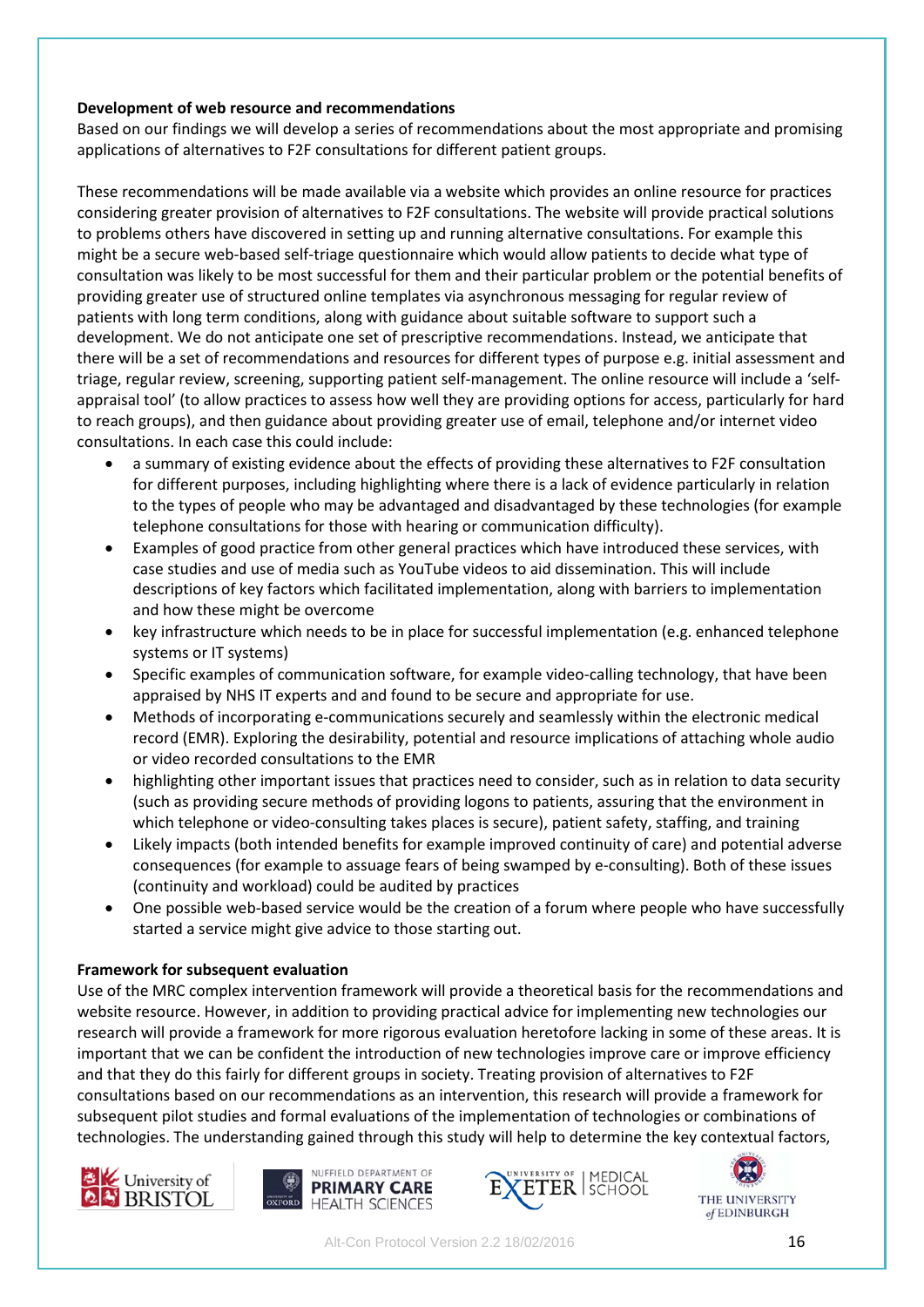processes and outcome measures that need to be assessed in such evaluations. We recognise the challenges posed by the heterogenous way new technologies may be applied and indeed the current context which has encouraged the uptake of these technologies in advance of the evidence, such that conventional experimental intervention studies may not be possible, but the work described here will provide learning in its own right about the benefits of alternatives to F2F consultations, will help to clarify thinking and assumptions about how and they these new approaches might lead to benefits (and highlight potential adverse effects), and will provide a framework for evaluation.

With this in mind we expect qualitative and quantitative data from the case studies will be used to address questions about the feasibility of different interventions, the feasibility of evaluating these and the best methodological approach to evaluation, including:

- An estimate of the proportion of practices which are readily identifiable as providing alternatives to F2F consultation of different types (although this may not be an accurate representation of all practices offering alternatives, depending on the response rate to the survey, only those who are identifiable will be useful for future evaluation)
- the feasibility of providing different types of alternatives to F2F consultation in different type of
- practice
- which alternatives to F2F consultations to offer for different purposes
- the extent to which implementation of alternatives to F2F consultation can be standardised between different practices
- the number and types of patients who are likely to use different types of alternative to F2F consultation, for which purposes, and likely consultation rates
- key processes which appear to influence implementation and impact and which therefore need to be measured (e.g. the number of telephone lines available, the speed with which emails are answered)
- the outcomes which are deemed to be most important to patients and health care professionals, and which therefore need to be included as outcome measures for evaluation
- the feasibility of measuring these outcomes
- the potential wider impacts on the practice and patient population which need to be assessed
- potential impacts on health inequalities
- What types of quantitative research methods for particular technological interventions are feasible (if any). For example an individually randomised controlled trial of provision of access to webmail or video consulting might be possible or an interrupted time series following the introduction of telephone consultations. Our research will help determine whether it would be possible to randomise practices to following the recommendations (or not) and if so which key practice factors should be included as stratification variables
- Contextual factors which are likely to affect implementation and the impact of the recommendations, which should be collected at baseline in any evaluation.

# **Dissemination and projected outputs**

#### **Dissemination**

We are very conscious of the fact that much academic research has very limited impact, and it is incumbent on researchers to think creatively about how they can devise knowledge translation strategies and provide practical resources to increase the chances of their findings being useful and actually used in the NHS. With this in mind, we will disseminate our findings to a range of audiences in the following ways:

*General practices:* The main practical endpoint of this research will be recommendations for practices about ways that they could change practice and a website resource to help them implement change, including a summary of evidence and guidance based on the experience of other practices. These will be available from a project website. We will also write articles for widely read professional publications such as Pulse to make







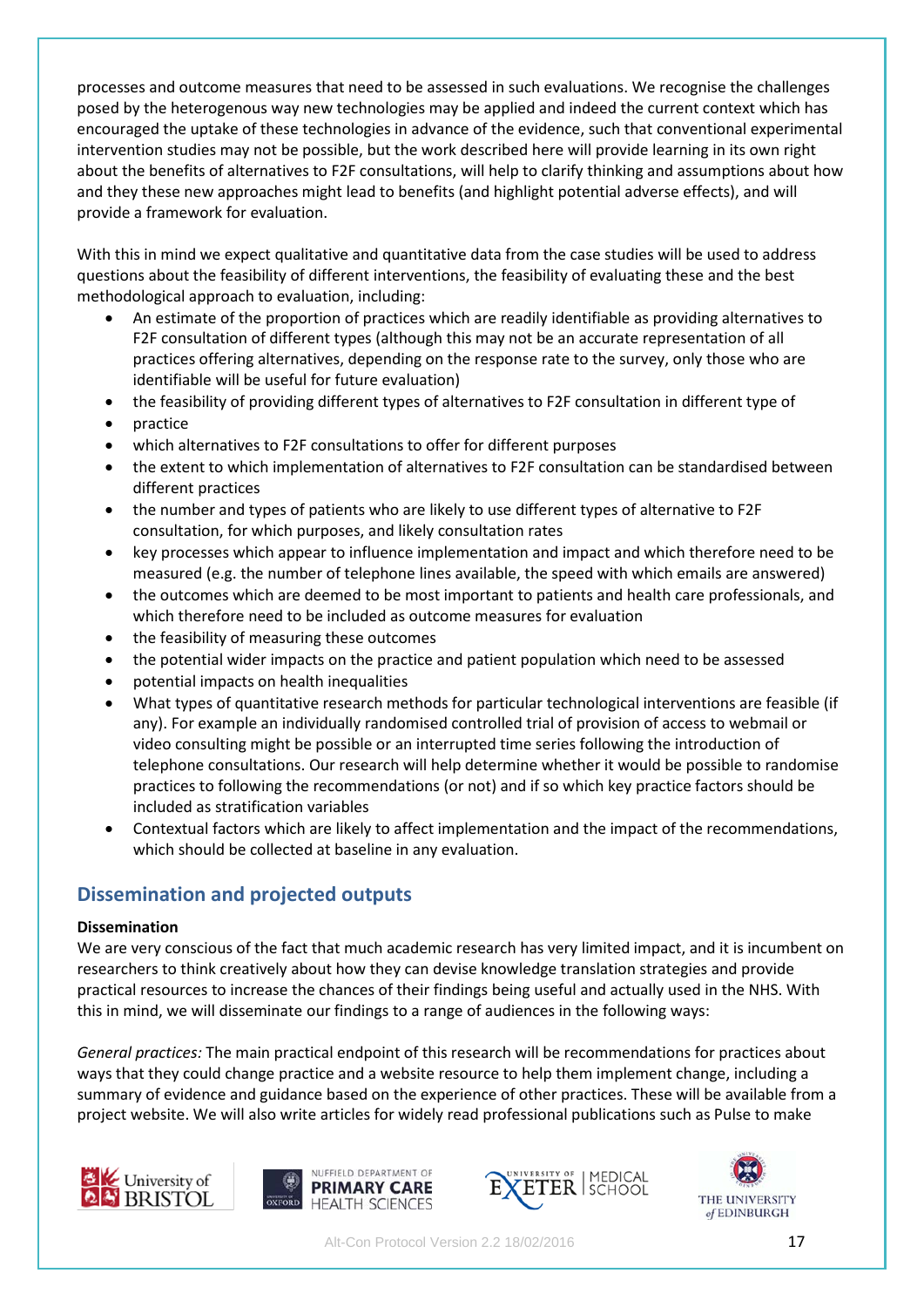practices aware of these resources. GPs are influenced to some extent by academic publications in certain widely read journals such as the BMJ and the British Journal of

General Practice. Academic publications also have indirect effects as they are picked up by professional magazines and influence guidelines and incentive schemes. We will help to facilitate this process through press releases. The Centre for Academic Primary Care in Bristol is in the process of appointing a communications officer whose role will be to improve the dissemination of its research in order to maximise 'real-world' impact.

*Patients and the public:* The project website will summarise the key findings of our research in lay terms, along with examples of how some practices are offering alternatives to F2F consultation and potential benefits for patients. Through press releases to lay media we expect that this story will be picked up by newspapers, magazines and websites. We think it is likely that the lay media will find this topic interesting, since the issue of difficulties in getting an appointment to see a GP is always newsworthy.

*Managers, commissioners and policy makers:* We will provide a brief report in a form useful to managers, probably working with NIHR to develop a short and engaging briefing paper, linked to the full report. In addition we will provide a one page abstract and five page executive summary of the final project report. We will seek opportunities to present key findings at relevant conferences attended by managers, provide briefing for the Health Services Journal to encourage them to write an article, and provide a short set of PowerPoint slides for managers which summarises the key findings.

*Academics:* We will write papers for academic journals to describe the literature synthesis, the case study research and the development of the theoretical model. We will present these findings at relevant academic conferences such as the Society of Academic Primary Care and the Society of Social Medicine.

*NIHR (funding body):* We will provide outputs throughout the project, including a report on the qualitative synthesis after 9 months, interim reports on project progress at 15 and 21 months and the final outputs at 27 months. We will write a full project report to be published in the NIHR library.

### **Other outputs**

### *An intervention ready for subsequent evaluation:*

This study addresses the first stages of the MRC complex intervention framework by developing an intervention (provision of alternatives to F2F consultations based on our recommendations) based on evidence and theory which will be ready to be evaluated in subsequent research.

The 'program theory' will identify how and why different types of alternatives are likely to be beneficial to different groups of patients for different purposes. The 'implementation theory' will elucidate the issues that need to be addressed to encourage practices to increase the availability of these alternatives, and to encourage or enable patients to use them. This will enable us to develop a website resource and recommendations about how use of alternatives to F2F consultation might be improved, but will not provide definitive evidence about the benefits and wider effects. This will require a subsequent pilot and feasibility study leading to a definitive evaluation. Our theory based evaluation approach will allow us to determine the best approach for definitive evaluation (e.g. cluster randomised controlled trial or quasi-experimental design) and will define the most important process and outcome measures.

#### *Recommendations for manager, professional bodies and policy-makers:*

Our evidence will highlight issues that need to be addressed by policy makers and incentives that need to be in place to encourage the wider provision of alternatives. For example this may demonstrate the need to deal with medico-legal concerns, or to address concerns about an increase in demand and workload.







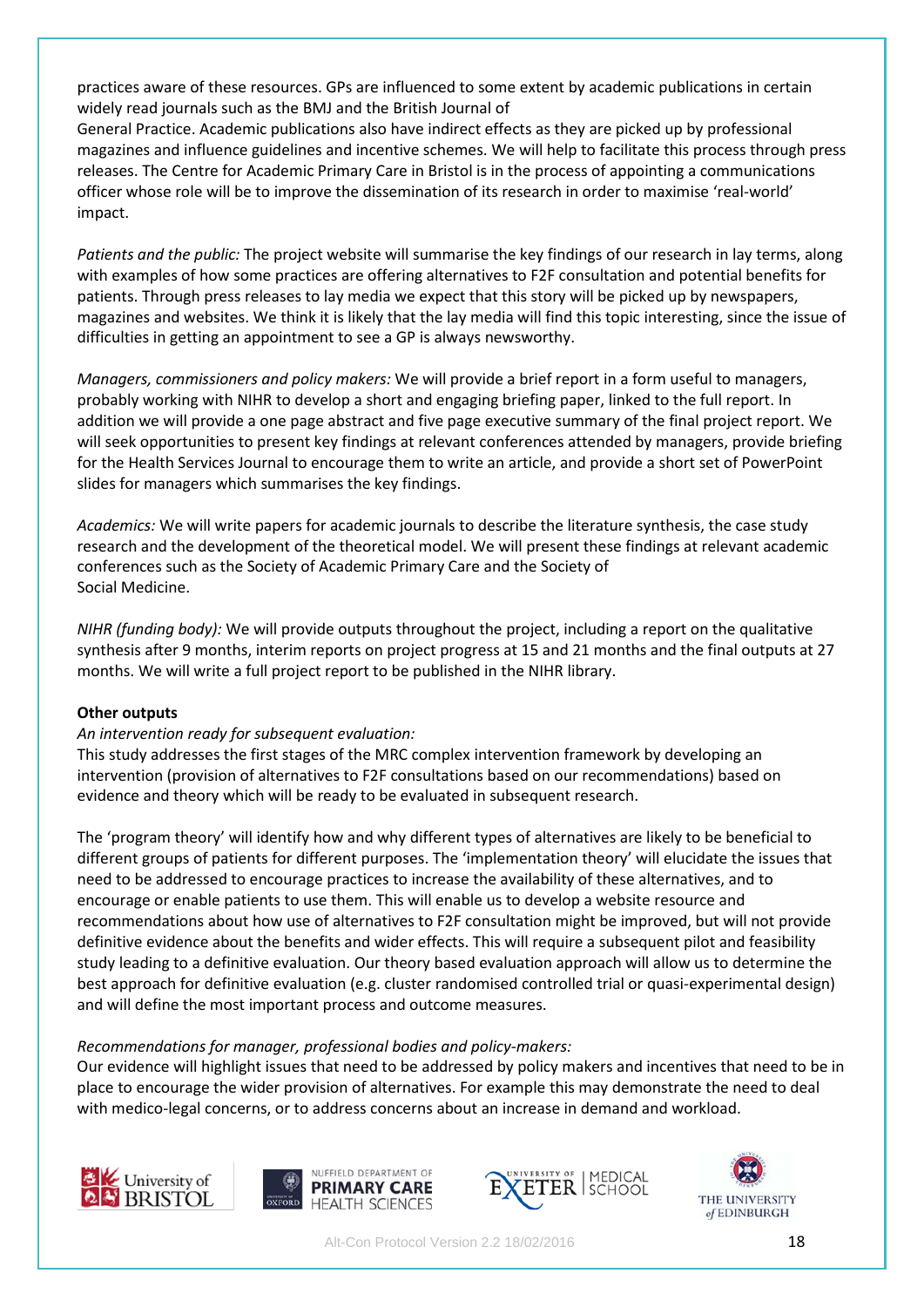## **Plan of investigation and timetable**

The project timetable is shown on the attached project plan. Milestones are shown in bold. We have proposed a progress report approximately every 6 months as recommended.

The timeline also indicates when staff will be employed in each research site and shows that for most of the project there is only one researcher, employed in Bristol, with a maximum of 2.6 researchers across all 3 sites for an intensive 12 month period of data collection.

Please note that our timetable and budget are based on the assumption that we receive the initial decision from HS&DR by the end of April 2014, and the contract by the end of August 2014. If these timelines are delayed that would delay the project start date, which would increase costs because it would reduce the amount of time in which Dr Atherton's time is covered by her fellowship from the NIHR School for Primary Care Research.

### **Project management**

CS will oversee the project as chief investigator and ensure that it is completed on time and budget. The project will be co-ordinated on a day to day basis by an experienced post-doctoral research associate employed in Bristol, supervised by CS. During the case studies phase, research associates will be employed in Oxford and Edinburgh (60% wte) supervised by HA and BM respectively.

The applicants and employed researchers form the project management group (PMG). This will meet either in person or by teleconference about every 6 weeks, with minutes and action points. Progress of the project against the timeline will be monitored at each meeting and will be reported to HS&DR at progress reports as indicated above.

During phase 2 (collection and analysis of data from the case studies) the researchers involved will have fortnightly conference calls in addition to occasional meetings to ensure that their work is closely coordinated.

The project will be overseen by an independent Study Steering Committee, which will be constituted in line with the requirements of the NIHR. This will be chaired by an independent academic with relevant expertise. Other independent members will include L Prosser, Primary Care Lead for Bristol Local Area Team, NHS England; R Anthwal, Senior Project Manager, South West Commissioning Support; and from South Gloucester CCG Dr H Minas Research Evidence lead and Dr T Sivayokan, Planned Care lead. Two members of the patient advisory group will also join this forum. This group will meet at least every year during the project.

# **Approval by ethics committees**

The survey of general practices will not need NHS need ethical permission but will need NHS management approval, and we will apply for this as soon as funding for the project is agreed. We will not need ethics approval until we start the case studies in month 9, and we will start the process of applying for this in good time, as soon as the researcher in Bristol is in post. We do not envisage that there should be any difficulty in obtaining approvals for this project.

# **Patient and Public Involvement**

We will form a Patient Advisory Group (PAG). Lethbridge, Harris-Golesworthy and Tatnell have agreed to participate. We will expand this group to approx. 10 people to reflect a broader range of experiences and to ensure inclusivity. We will a use a model of PPI that emphasizes the key dimensions of good quality PPI, i.e. engagement with user concerns, strength of the PPI voice, responding to that voice and appropriate and







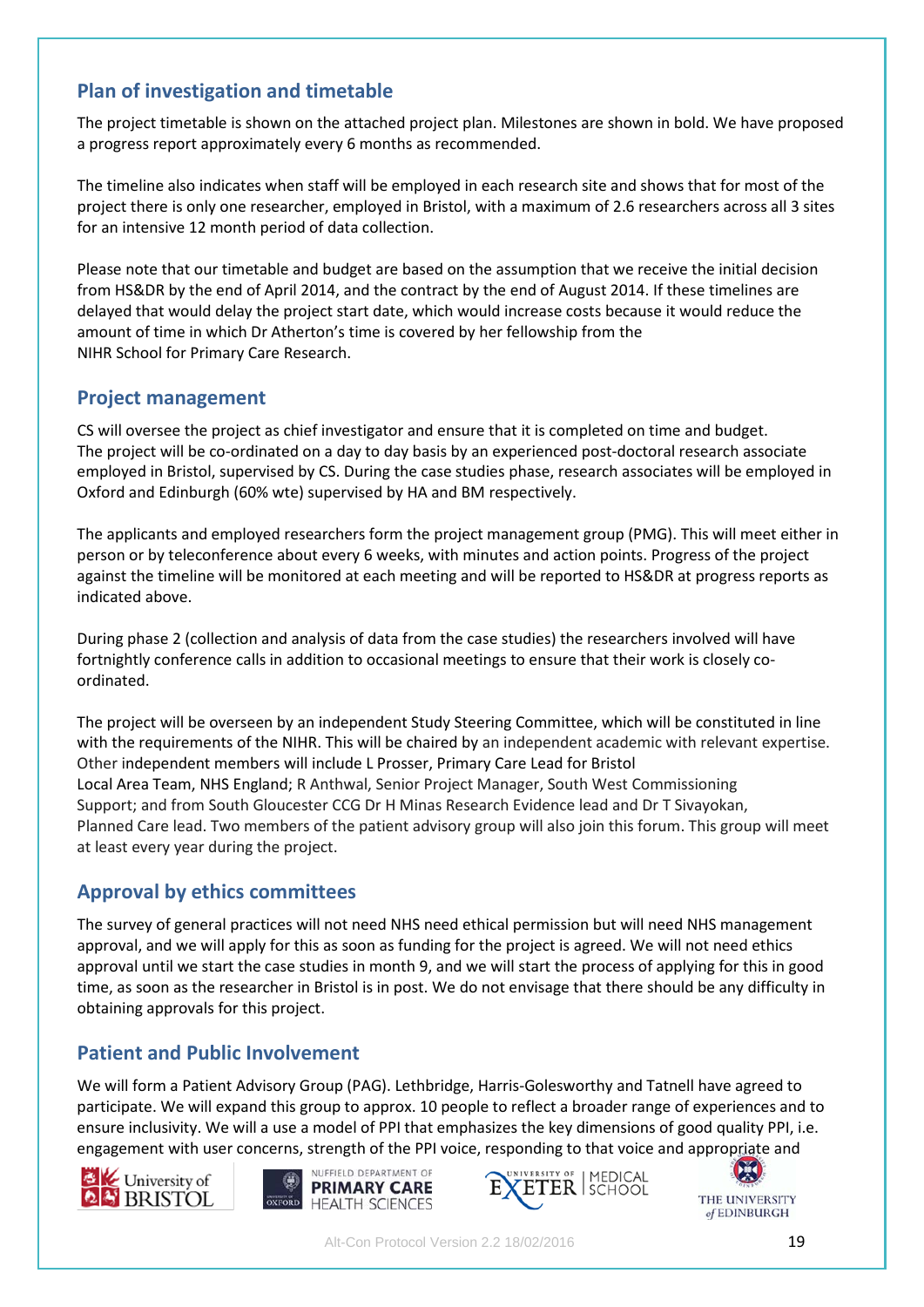flexible modes of engagement in different elements of the research process. [62] The PAG will be invited to participate in all stages of the study to ensure that our work adequately addresses patient issues. This will include the development of our evidence synthesis, the design of our scoping study, the purposive sampling, the design of interview instruments for use in our case studies, model and toolkit development, and dissemination plans. The

PAG will meet 4 times throughout the study. They will also participate throughout the project, using a variety of methods to provide input. This includes participation in project team meetings as required. Appropriate training and support will be provided by AG. Appropriate expenses and reimbursements will be paid.

# **Expertise and justification of support required**

### **Contribution of each team member**

Salisbury is an academic GP with expertise in evaluation of innovations in general practice organisation, particularly improving access to care. He is Chief Investigator and will supervise the research associate employed in Bristol. McKinstry will act as PI in Scotland, providing access to practices in rural and remote areas (where video consultation is more common). He leads a programme of research on telehealth and will act as PI for case study sites in Scotland and will supervise the research associate employed in Edinburgh. Campbell leads the HTA funded Esteem trial of telephone triage (on which Salisbury is co-applicant) and will provide topic and methods advice.

Atherton is a research fellow in Oxford who undertook her PhD on exploring the potential of email consultations in English General Practice. She has conducted a series of Cochrane reviews on the role of email for different purposes. She will act as PI for case study sites around Oxford and will supervise the research associate employed there. Ziebland is a medical sociologist with expertise in qualitative methods and e-health research. She will contribute to the qualitative work and, with HA, conduct the conceptual literature synthesis. Gibson is a Research Fellow and leads a Peninsula

CLAHRC initiative facilitating patient and public involvement in the design, delivery, and dissemination of research.

### **How this research provides value for money**

This proposal comes from a very experienced team including researchers who have strong track records in relation to the topic area and the relevant research methods.

Technology has transformed most types of commercial and social interaction, but most general practice consultations still occur F2F, which is time consuming and potentially inconvenient for patients and may also not be most efficient for the doctor. A major challenge for the NHS in general is how to meet the increasing need and demand for health care within resources which are static or declining in real terms. It is essential to explore ways in which the efficiency of care delivery could be improved. Furthermore, gaining prompt and convenient access to advice from a GP has been a long term problem in the NHS. The wider use of alternatives to F2F consultations such as use of telephone consultations, email, internet video and other technologies could transform the accessibility of primary care, particularly for those who currently find access difficult.

This could have numerous economic benefits, apart from increased convenience for patients. There would be less need to travel, with environmental benefits, and potentially less time off work which may reduce the cost of lost productivity. For GPs it could mean improved productivity in terms of the number of patients they can deal with in a day. For the NHS, there is some evidence that improved access to general practice is associated with less use of expensive alternatives such as attendance at A&E departments, [63] which offers potential for major cost savings. Finally, improved and faster access to health care advice in general practice might also improve patient's health, and be cost effective in terms of cost per quality adjusted life year. On the other hand, increased use of alternatives to F2F could increase the total number of consultations, prescriptions and referrals therefore cost savings cannot be assumed and should be investigated.







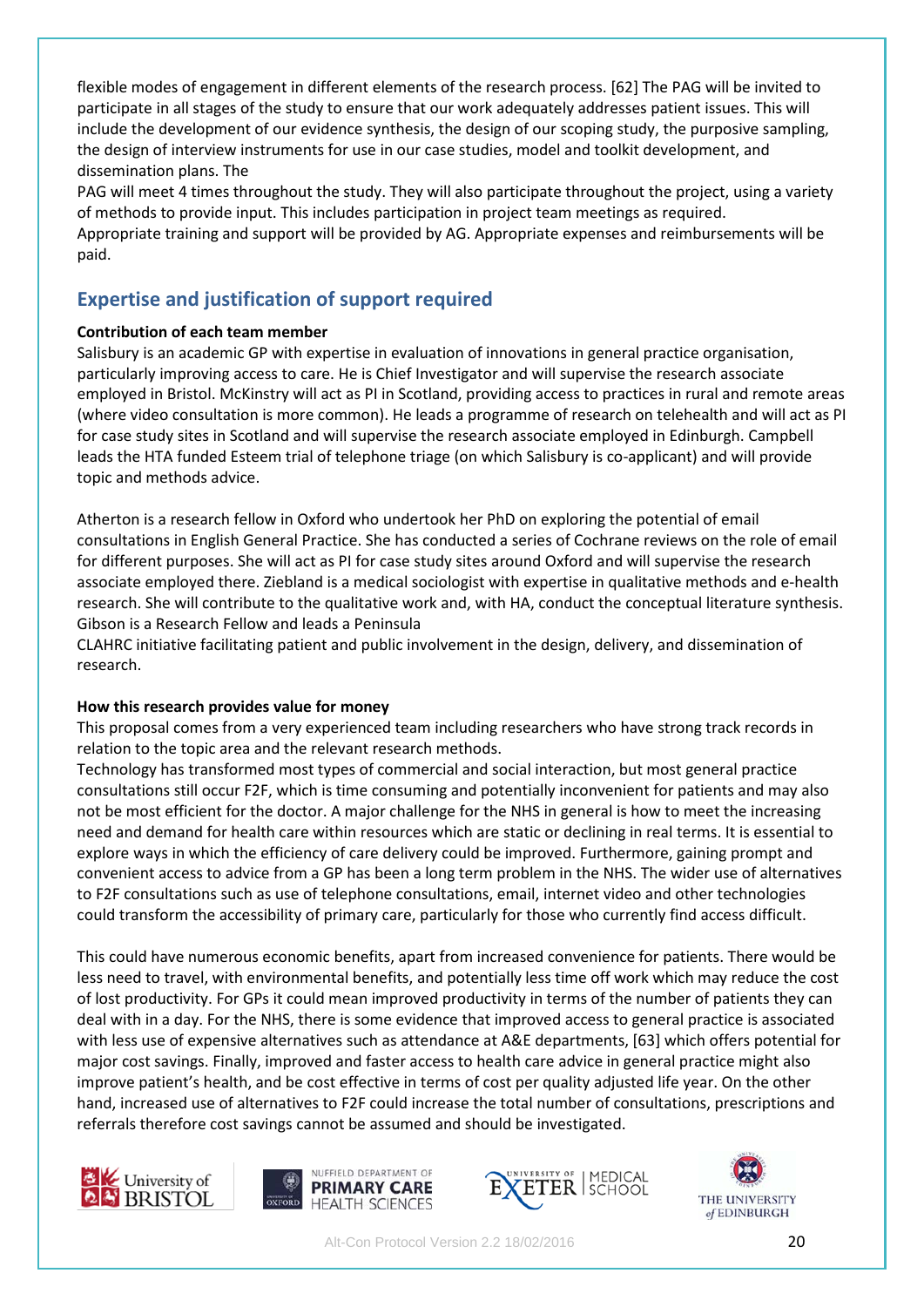Given that there are about 300 million GP consultations per annum in England alone, [64] the consequences and potential benefits of more efficient access to a consultation are very considerable.

This research will provide recommendations and a website resource for practices about how to improve appropriate access to alternatives to F2F consultations and will provide a framework for a subsequent evaluation of these recommendations.

#### **Justification of research and NHS costs**

The main cost is employed research staff (£193K). One researcher will be employed in Bristol for 27 months to manage the whole project, supported for 12 months by researchers in Oxford and Edinburgh (100% wte and 60% wte respectively) to manage case studies in each area. Provision for a small amount of administrative support (10% wte) is also included while the researchers are employed at each of the three sites.

The applicants will make a significant direct commitment to the research (total cost (£92K). Salisbury will lead the research contributing 10% wte. The research synthesis will be conducted by Atherton and Ziebland (who are already familiar with much of the literature) at 30% wte each for the first 6 months, thereafter they will contribute 20% and 5% wte respectively. The first 9 months of Atherton's time will be covered by her NIHR SPCR post-doctoral fellowship therefore will come at no cost to the research grant. McKinstry (5%) will supervise the part-time researcher in Scotland and Campbell (3%) will provide expert advice and work with Gibson (5%) on the patient and public involvement in Exeter.

Estates and indirect costs calculated using TRAC methods are £241K. Non-salary costs total £44K, including travel and subsistence, transcription, consumables, recruitment costs, costs for PPI and the advisory group, the stakeholders' workshop to optimise and validate the recommendations, open access publishing and conference attendance to disseminate findings. These costs are described in detail in the online form.

The total full economic cost is therefore £570K and at 80% FEC the research grant requested is £458K. Please note that we have managed to reduce the budget by £30K compared with the outline proposal stage.

There are no NHS support costs.

### **References**

1. Dixon A. Engaging patients in their health: how the NHS needs to change. http://www.kingsfund.org.uk/

2. Department of Health. The power of information: Putting all of us in control of the health and care information we need. http://informationstrategy.dh.gov.uk/.

3. Whitfield L. Netscape navigators. http://www.ehi.co.uk/insight/analysis/1038.

4. Hanna L, May C, Fairhurst K. The place of information and communication technology-mediated consultations in primary care: GPs' perspectives. Fam. Pract. 2012; 29(3):361-66.

5. Atherton H, Pappas Y, Heneghan C, Murray E. Experiences of using email for general practice consultations: a qualitative study. British Journal of General Practice 2013; 63(616):e760-e67.

6. Royal College of General Practitioners. Patient Online: The Road Map. http://www.rcgp.org.uk/clinicalandresearch/practice-management-resources/health-informatics-group/~/media/Files/CIRC/POA/RCGP-Road-Map.ashx.

7. British Medical Association. Using social media: practical and ethical guidance for doctors and medical students.http://www.bma.org.uk/images/socialmediaguidancemay2011\_tcm41-206859.pdf.







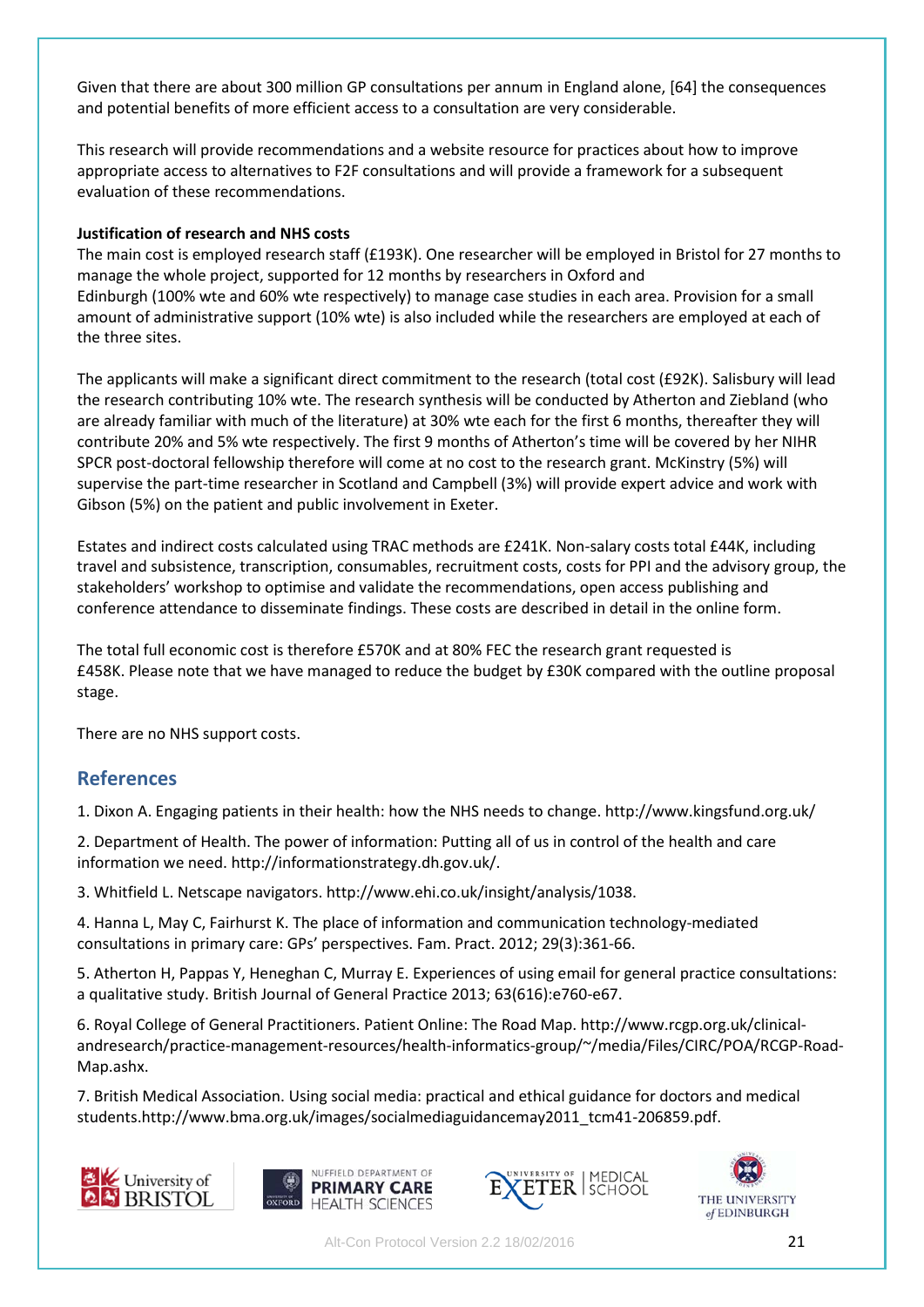8. eHealth Insider. You don't have mail consultations.http://www.ehi.co.uk/news/EHI/8395/you-don%27thavemail-consultations.

9. Atherton H. Use of email for consulting with patients in general practice. *Br. J. Gen. Pract.* 2013; 63 (608):118-19.

10. Kruse RL, Koopman RJ, Wakefield BJ, Wakefield DS, Keplinger LE, Canfield SM, et al. Internet use by primary care patients: where is the digital divide? *Family medicine* 2012; 44(5):342-7.

11. Atherton H, Sawmynaden P, Sheikh A, Majeed A, Car J. Email for clinical communication between patients/caregivers and healthcare professionals. http://onlinelibrary.wiley.com/doi/10.1002/14651858.CD007978.pub2/abstract.

12. Bunn F, Byrne G, Kendall S. Telephone consultation and triage: effects on health care use and patient satisfaction. *Cochrane Database Syst Rev* 2004(3):CD004180.

13. Zhou YY, Kanter MH, Wang JJ, Garrido T. Improved Quality at Kaiser Permanente through E-Mail between Physicians and Patients. *Health Aff. (Millwood).* 2010; 29(7):1370-75.

14. Palen T RCPJXS. Association of online patient access to clinicians and medical records with use of clinical services. *Journal of the American Medical Association* 2012; 308(19):2012-19.

15. Hanna L, May C, Fairhurst K. Non-face-to-face consultations and communications in primary care: the role and perspective of general practice managers in Scotland. *Inform Prim Care.* 2011; 19(1):17-24.

16. Neville RG, Marsden W, McCowan C, Pagliari C, Mullen H, Fannin A. A survey of GP attitudes to and experiences of email consultations. *Inform.Prim.Care* 2004; 12(4):201-06.

17. Goodyear-Smith F, Wearn A, Everts H, Huggard P, Halliwell J. Pandora's electronic box: GPs reflect upon email communication with their patients. *Inform.Prim.Care* 2005; 13(3):195-202.

18. Neville RG, Marsden W, McCowan C, Pagliari C, Mullen H, Fannin A. Email consultations in general practice. *Inform.Prim.Care* 2004; 12(4):207-14.

19. Edirippulige S, Levandovskaya M, Prishutova A. A qualitative study of the use of Skype for psychotherapy consultations in the Ukraine. *J. Telemed. Telecare* 2013; 19(7):376-78.

20. Armfield NR, Gray LC, Smith AC. Clinical use of Skype: a review of the evidence base. *J. Telemed. Telecare*  2012; 18(3):125-27.

21. Mair F, May C, Murray E, Finch T, Anderson G, O'Donnell C, et al. Understanding the Implementation and Integration of e-Health Services. http://www.sdo.nihr.ac.uk/sdo1352006.html.

22. Mair FS, Hiscock J, Beaton SC. Understanding factors that inhibit or promote the utilization of telecare in chronic lung disease. *Chronic.Illn.* 2008; 4(2):110-17.

23. Davis FD. Perceived usefulness, perceived ease of use, and user acceptance of information technology. *MIS Q.* 1989; 13(3):319-40.

24. Greenhalgh T, Hinder S, Stramer K, Bratan T, Russell J. Adoption, non-adoption, and abandonment of a personal electronic health record: case study of HealthSpace. *BMJ* 2010; 341(c5814).

25. McKinstry B, Hammersley V, Burton C, Pinnock H, Elton R, Dowell J, et al. The quality, safety and content of telephone and face-to-face consultations: a comparative study. *Quality and Safety in Health Care* 2010.

26. Lupiañez-Villanueva FM, I. Abadie, F. Strategic Intelligence Monitor on Personal Health Systems phase 2 (SIMPHS 2) Citizens and ICT for Health in 14 EU Countries: Results from an Online Panel.http://is.jrc.ec.europa.eu/pages/TFS/documents/SIMPHS2\_D3.2CitizenPanelfinal.pdf.

27. Dutton WHB, G. OxIS 2013 Report: Cultures of the Internet. http://oxis.oii.ox.ac.uk/sites/oxis.oii.ox.ac.uk/files/content/files/publications/OxIS\_2013.pdf.

28. Productive Primary Care. http://www.productiveprimarycare.co.uk.









Alt-Con Protocol Version 2.2 18/02/2016 22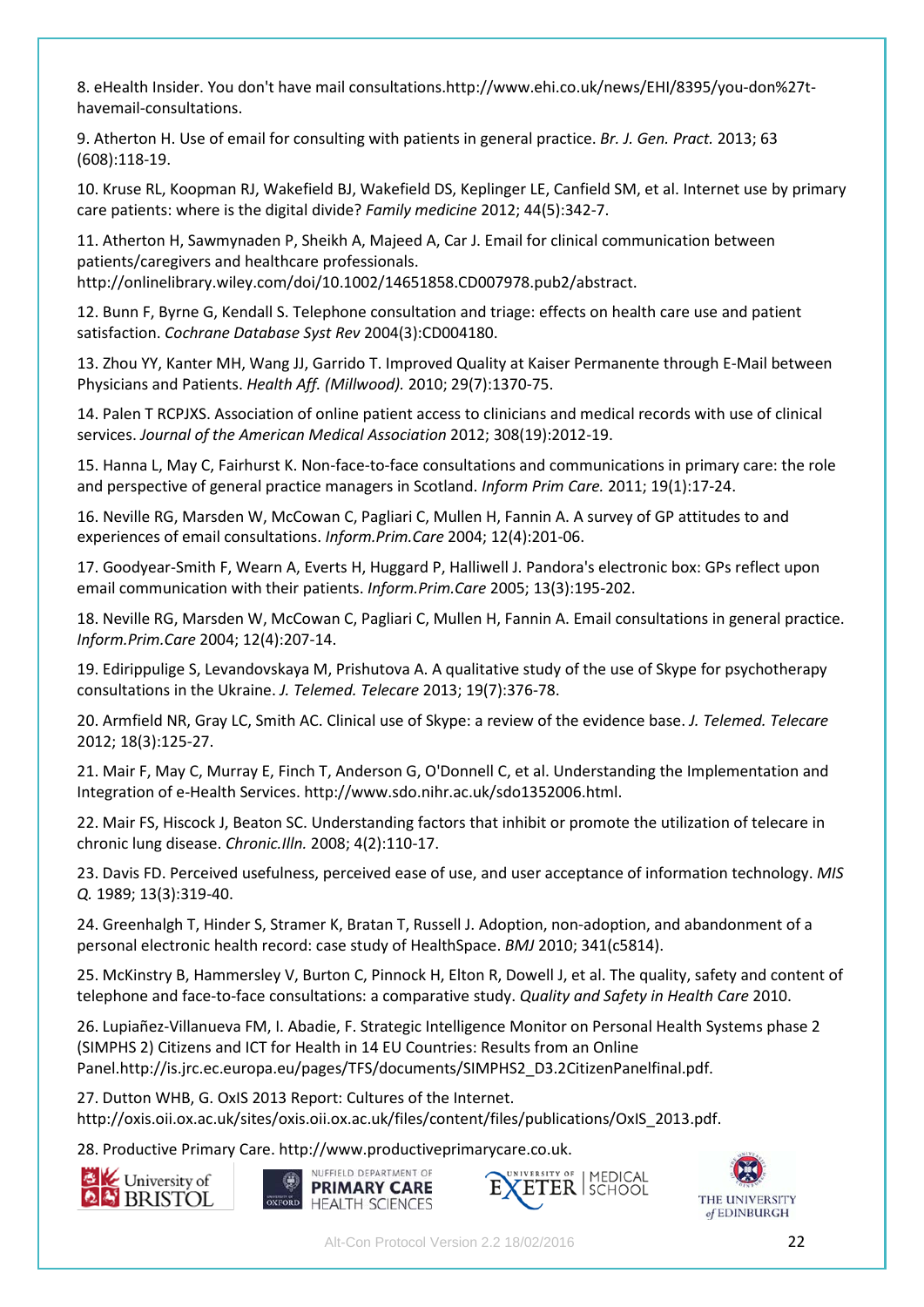29. My Surgery Website.http://www.mysurgerywebsite.co.uk/live/website.aspx.

30. Patients Know Best.http://www.patientsknowbest.com/end-unnecessary-appointments.html.

31. Hussain S. Five steps to setting up a video consultation service.http://www.pulselearning.co.uk/practicebusiness-finance-modules/practice-business-finance/five-steps-to-setting-up-a-videoconsultation-service.

32. Al-Ubaydli M. Online consultations can save valuable time for both patients and doctors.http://www.theguardian.com/healthcare-network/2013/sep/17/online-consultation-save-doctorstime.

33. Braunold G. Survey on the future of IT.http://www.pulsetoday.co.uk/main-content/- /article display list/11035181/survey-on-the-future-of-it. (Inaccessible)

34. Adamson SC, Bachman JW. Pilot Study of Providing Online Care in a Primary Care Setting. *Mayo Clinic Proceedings* 2010; 85(8):704-10.

35. About the PM Challenge Fund Pilots.http://www.england.nhs.uk/ourwork/qual-clin-lead/calltoaction/pmextaccess/pm-about/#pil1.

36. Weiss CH. Theory-based evaluation: Past, present, and future. *New Directions for Evaluation* 1997; 1997(76):41-55.

37. *Logic Model Development Guide*. Michigan: W.K.Kellogg Foundation, 2004.

38. Pawson R, Tilley N. *Realistic evaluation*. London: Sage, 1997.

39. Bartholomew LK, Parcel GS, Kok G. Intervention mapping: a process for developing theory- and evidence based health education programs. *Health Educ. Behav.* 1998; 25(5):545-63.

40. Hardeman W, Sutton S, Griffin S, Johnston M, White A, Wareham NJ, et al. A causal modelling approach to the development of theory-based behaviour change programmes for trial evaluation. *Health Educ. Res.* 2005; 20(6):676-87.

41. May C, Finch T. Implementing, Embedding, and Integrating Practices: An Outline of Normalization Process Theory. *Sociology* 2009; 43(3):535-54.

42. Pawson R. *Evidence-Based Policy: A Realist Perspective*. London: Sage, 2006.

43. Craig P, Dieppe P, Macintyre S, Michie S, Nazareth I, Petticrew M. Developing and evaluating complex interventions: the new Medical Research Council guidance. *BMJ* 2008; 337:a1655.

44. Pawson R, Greenhalgh T, Harvey G, Walshe K. Realist review – a new method of systematic review designed for complex policy interventions. *Journal of Health Services Research & Policy* 2005; 10(suppl 1):21- 34.

45. Mazzocato P, Savage C, Brommels M, Aronsson H, Thor J. Lean thinking in healthcare: a realist review of the literature. *Quality and Safety in Health Care* 2010; 19(5):376-82.

46. Wong G, Greenhalgh T, Pawson R. Internet-based medical education: a realist review of what works, for whom and in what circumstances. *BMC Medical Education* 2010; 10(1):12.

47. Greenhalgh T, Robert G, Macfarlane F, Bate P, Kyriakidou O. Diffusion of innovations in service organizations: systematic review and recommendations. *Milbank Q.* 2004; 82(4):581-629.

48. Vassilev I, Rogers A, Sanders C, Kennedy A, Blickem C, Protheroe J, et al. Social networks, social capital and chronic illness self-management: a realist review. *Chronic Illness* 2011; 7(1):60-86.

49. Ziebland SUE, Wyke S. Health and Illness in a Connected World: How Might Sharing Experiences on the Internet Affect People's Health? *Milbank Quarterly* 2012; 90(2):219-49.

50. Yin RK. *Case Study Research: Design and Methods*. London: Sage, 2003.